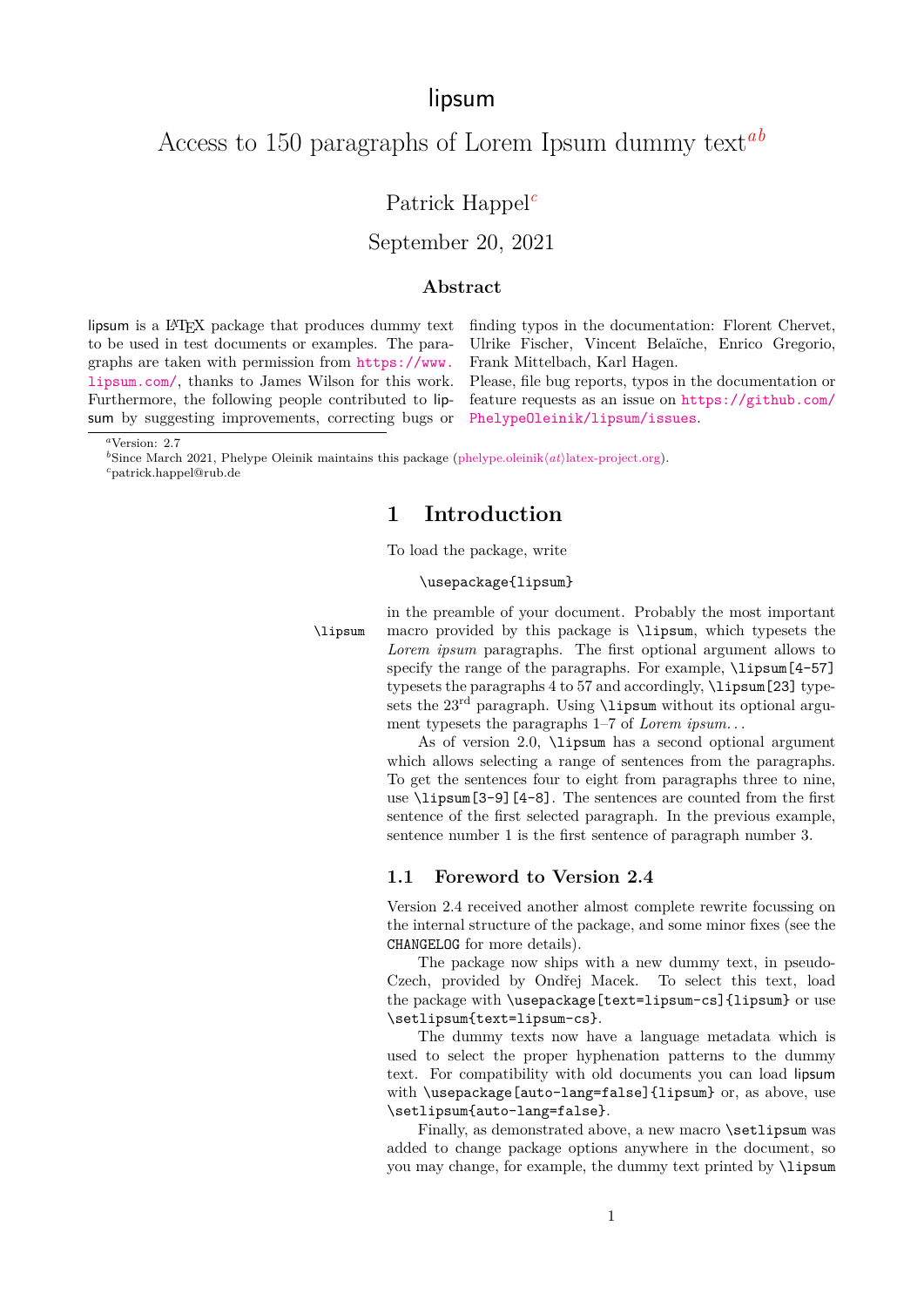on-the-fly by using \setlipsum{text=⟨*name*⟩} (see section [4\)](#page-6-0) for a list of available texts). In general, a key-val syntax was added which will eventually replace the command-based syntax for package settings. For the time being, both versions are available.

### **1.2 Foreword to Version 2.0**

Version 2.0 of lipsum is a complete (well, nearly complete) rewrite of the code in expl3 syntax. I have never used expl3 before and thus the code might be too complicated, might use wrong or badly chosen data types or weird function names. I am happy to receive comments on this.

Due the complete rewrite, some internals have changed which might impact older documents. Since, however, I guess that lipsum is not used for documents with true, important, content, I think potentially breaking up old documents is not a big issue here. The changes are:

- The package option nopar now uses a **\space** as terminator, instead of \relax.
- The commands \UnpackLipsum and \UnpackLipsum\* are no longer available. The effect of \UnpackLipsum now is default for \unpacklipsum (or \unpacklipsum\*, depending on the package option). The effect of \UnpackLipsum\* can be mimicked by using \LipsumProtect{⟨*command*⟩}, as in the following example:

```
\documentclass{article}
\usepackage{lipsum,xcolor}
\newcommand\foo{}
\SetLipsumParListItemEnd{\LipsumProtect{\foo}}
\begin{document}
\renewcommand\foo{\color{.!75!red}}
  { \lipsumexp }
\newcounter{mycnt}\setcounter{mycnt}{1}
\renewcommand\foo{%
  (\themycnt)\stepcounter{mycnt}}
\lipsumexp
\end{document}
```
- The internal macros \lips@i, \lips@ii, \lips@iii, . . . , \lips@cl are no longer available.
- All other internal macros (with one exception) are no longer available, too.

## **1.3 Foreword to version 2.2**

As of version 2.2, lipsum provides a simple interface to define other texts to be used as output of the \lipsum-family of commands. This was heavily inspired by an issue raised by *svenper* on github<sup>[1](#page-1-0)</sup>. However, the implementation of this interface might not match the needs of everyone who wants to provide a dummy text in another language. Comments and suggestions on this are very welcome.

Please note that the documentation still only refers to the *Lorem ipsum* text.

<span id="page-1-0"></span><sup>1</sup><https://github.com/patta42/lipsum/issues/13>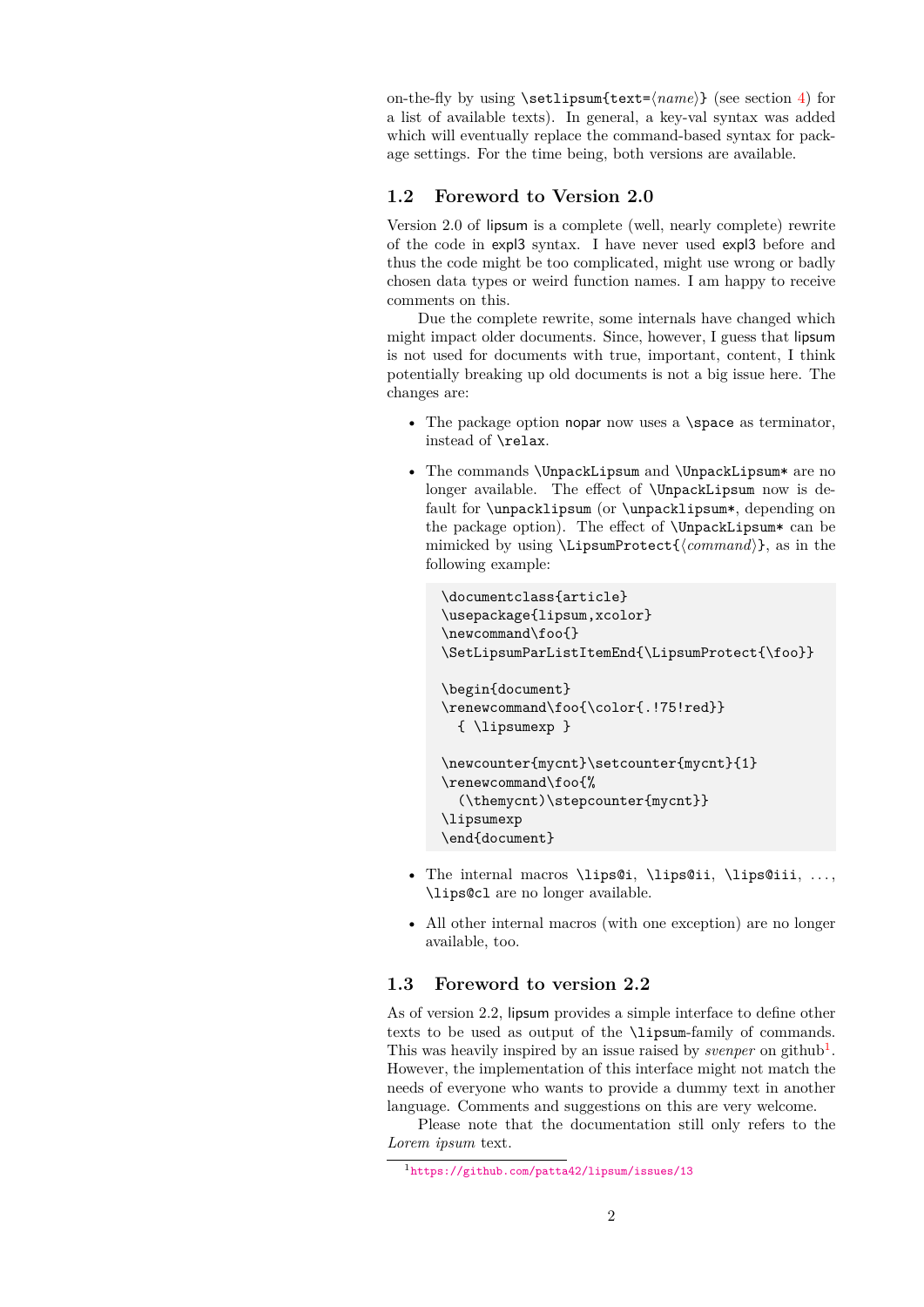## **2 Usage**

lipsum was intended to quickly provide a way to fill a page or two to analyze the page layout<sup>[2](#page-2-0)</sup>. While it has grown in the meanwhile and now provides some more advanced features, it still is only intended to quickly provide text. If you want more features, look at the blindtext-package.

#### <span id="page-2-1"></span>**2.1 Package Options**

lipsum outputs a range of paragraphs taken from the *Lorem ipsum. . .* dummy text. The package options control mainly the behaviour of the \lipsum and \unpacklipsum commands, and can be set at load-time with \usepackage[⟨*option*⟩]{lipsum}, or later in the document by using \setlipsum{⟨*option*⟩}.

- $\mathsf{nopar} = \langle \mathit{boolean} \rangle$  (default: false) Changes the initial default separator between each paragraph of \lipsum from \par to \space, and the other way around for \lipsum\*. text = ⟨*name*⟩ (default: lipsum)
- Selects the dummy text  $\langle name \rangle$  that is used by **\lipsum** and \unpacklipsum (see section [4\)](#page-6-0).
- language = ⟨*lang*⟩ (default: latin) Sets the language to be used by \lipsum to typeset the currently active dummy text (see section [3.2\)](#page-4-0). Changing the dummy text with the text option will also change the current language.
- auto-lang =  $\langle boolean \rangle$  (default: true) Turns on/off automatic language switching. This changed since version 2.3, in which this option (didn't exist thus) was false by default. See section [3.2](#page-4-0) for more details.

default-range  $= \langle p_i - p_f \rangle$  (default: 1-7) Sets the default range of paragraphs produced by **\lipsum** when no optional argument is provided. The value to default-range obeys the ⟨*range*⟩ syntax described in section [3.1.](#page-3-0) If no value is given to default-range (that is, \setlipsum{default-range}), then the default is reset to 1-7.

> Besides these options, there are still ones that can be passed to the package to influence the paragraph and sentence separators and other such things. These options are detailed in section [3.3.](#page-4-1)

#### **2.2 User Commands**

#### <span id="page-2-2"></span>\lipsum

\lipsum⟨\*⟩[⟨par range⟩][⟨sentence range⟩]

\lipsum outputs the ⟨*par range*⟩ from the currently active dummy text. If ⟨*par range*⟩ is not given or is empty, the default-range (initially 1-7) is output. If a ⟨*sentence range*⟩ is given, the selected paragraphs are split into sentences, numbered starting from 1, and the specified range of sentences is taken out from those paragraphs. If the ⟨*\**⟩ version is used, a different set of separators is inserted around the paragraphs or sentences.

\lipsum changes the active language to that of the dummy text for typesetting, so the proper hyphenation patterns are used. See section [3.2.](#page-4-0) Section [3.1](#page-3-0) explains the syntax of ranges, and section [3.3](#page-4-1) explains the separators added around the pieces of text.

<span id="page-2-0"></span><sup>2</sup><https://groups.google.com/d/topic/de.comp.text.tex/oPeLOjkrLfk>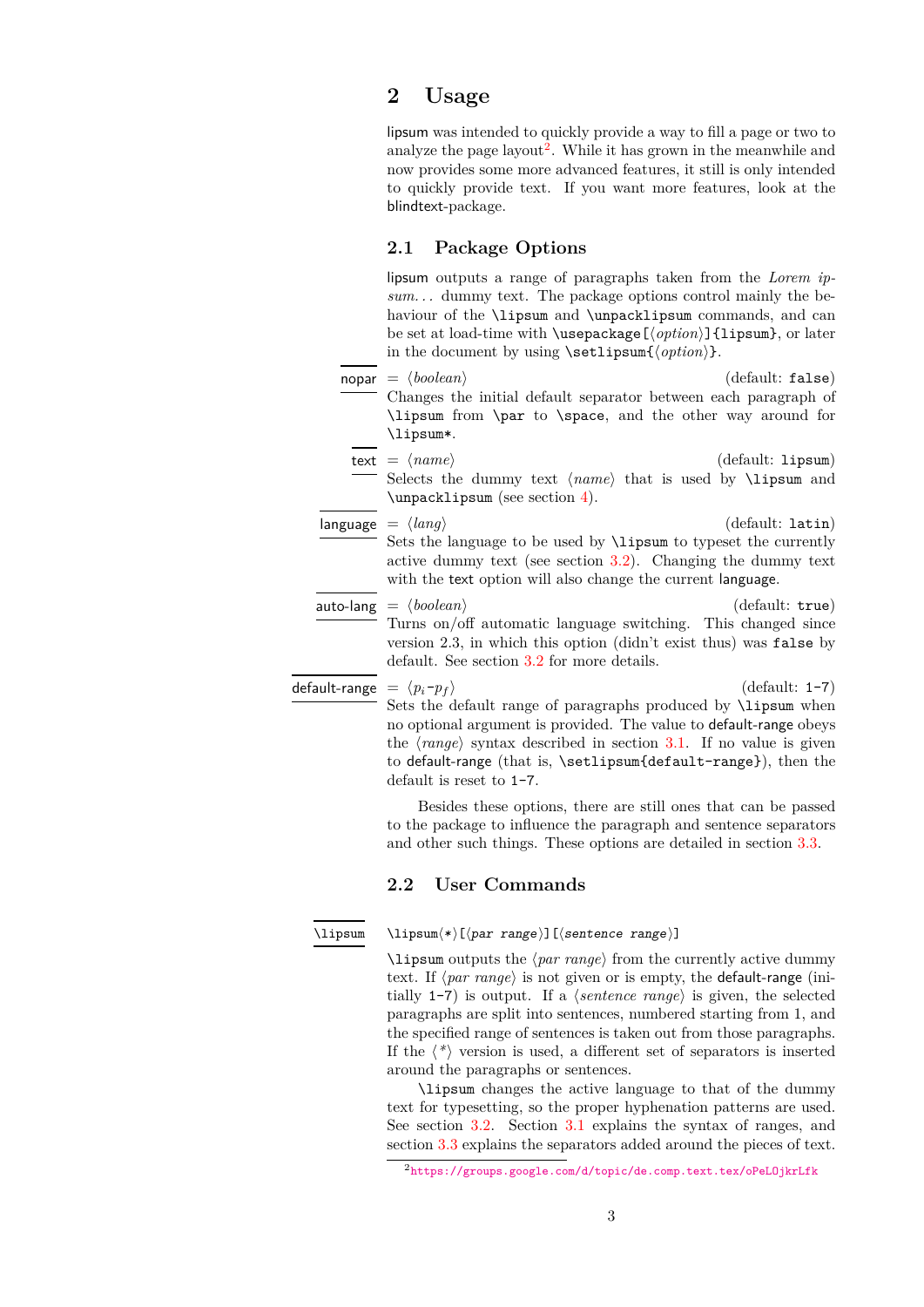<span id="page-3-2"></span>

| \unpacklipsum |
|---------------|
| \lipsumexp    |

\unpacklipsum⟨\*⟩[⟨par range⟩][⟨sentence range⟩]

... \lipsumexp

\unpacklipsum selects the paragraphs and/or sentences exactly as described for \lipsum, but instead of outputting them, it saves the selected text in the **\lipsumexp** macro. Additionally, \unpacklipsum . . . \lipsumexp is not completely equivalent to \lipsum because it doesn't change languages as \lipsum does.

<span id="page-3-4"></span>\setlipsum

\setlipsum{⟨key-val list⟩}

Applies the ⟨*key-val list*⟩ of options to the package. The options are described in section [2.1](#page-2-1) and in section [3.3.](#page-4-1)

#### **2.3 Other commands**

These commands exist for necessity or backwards comatibility, and should normally not be needed in user documents.

<span id="page-3-3"></span>\SetLipsumDefault{⟨name⟩} \SetLipsumText

> Loads the dummy text  $\langle name \rangle$  (see section [4\)](#page-6-0). This command does the same as option text, but it is kept for backwards compatibility.

<span id="page-3-1"></span>\SetLipsumDefault

\SetLipsumDefault{⟨range⟩}

Sets the default range for \lipsum and \unpacklipsum. This command does the same as option default-range, but it is kept for backwards compatibility.

# **3 General remarks on behaviour**

Here are some topics that are general considerations about the behaviour of lipsum and its commands. These are technicalities that most end users don't care too much about, unless you are trying to do something beyond the usual "print me some dummy text".

### <span id="page-3-0"></span>**3.1 Syntax of paragraph and sentence ranges**

A ⟨*range*⟩ argument can either be blank, a single integer, or a proper integer range. If the ⟨*range*⟩ argument is blank, the commands behave as if the argument was not given at all. For example, \lipsum[] behaves exaclty like \lipsum and outputs the default paragraph range. Note that \lipsum[][2-5] does **not** behave as \lipsum[2-5], but behaves as \lipsum[1-7][2-5] (assuming default=range=1-7), because the default value is then taken for the first argument. If the ⟨*range*⟩ argument is an integer, then only a single paragraph/sentence is selected.

If the argument contains  $a - (ASCII 45)$ , it is interpreted as a *proper* range  $\langle n_i \rangle - \langle n_f \rangle$ . In a proper range, if  $\langle n_i \rangle$  is blank, it is taken to be the start of the possible range, and in the same way, if  $\langle n_f \rangle$  is empty it is taken to be the end of the possible range. That is, \lipsum[-9] is the same as \lipsum[1-9], and \lipsum[5-] is the same (assuming the standard 150-paragraph dummy text) as \lipsum[5-150], and similarly, \lipsum[-] is the same as \lipsum[1-150].

Only one - is allowed in a range, so if more than one - is given, an error is raised and no paragraphs/sentences are output. No paragraphs or sentences will be output also in case one of the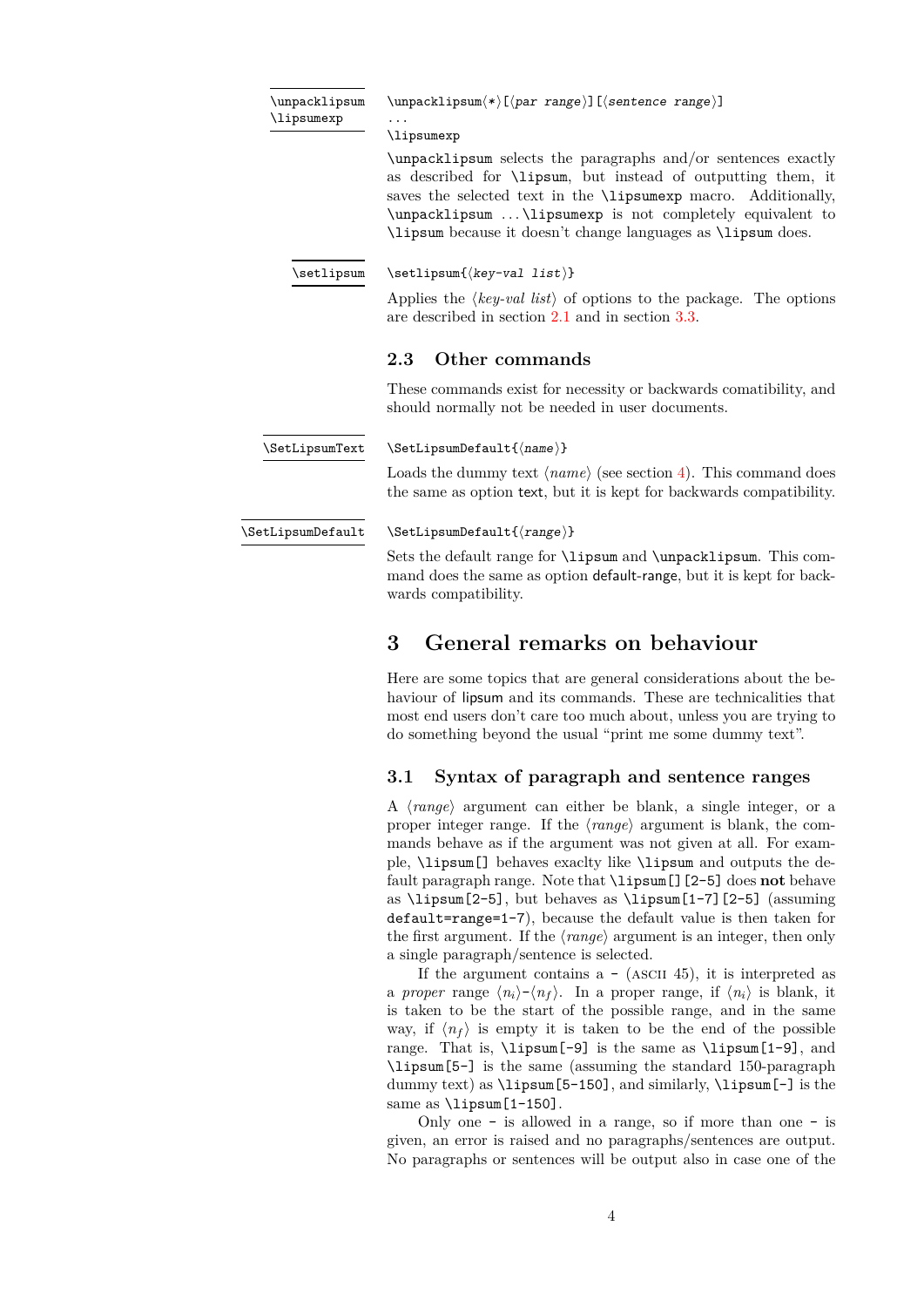ranges is reversed, so \lipsum[2-1] returns no paragraphs, as does \lipsum[][2-1] output no sentences, for example. Note that "returning no paragraphs/sentences" is not "the output is empty": that is mostly true, except that the -before and -after separators are still output (see section [3.3\)](#page-4-1).

Finally, if a range spans more paragraphs or sentences than what the dummy text actually provides, the range is truncated so that it fits the available text. If the range in the argument does not intersect with the range provided by the dummy text, no paragraphs or sentences are output.

### <span id="page-4-0"></span>**3.2 Hyphenation patterns**

Since version 2.4, the command **\lipsum** automatically changes the hyphenation patterns when typesetting a dummy text, so that linebreaking looks better (see section [1.1\)](#page-0-3). This feature is on by default, so if you need the old behaviour you have to explicitly disable automatic language switching with \setlipsum{auto-lang=false}.

The language is defined individually for each dummy text (see section [4\)](#page-6-0), but you may change it for the current dummy text by using \setlipsum{language=⟨*lang*⟩}. If you load another dummy text (for example with the text option), then the option language is also changed according to the dummy text loaded (see section [4\)](#page-6-0).

#### <span id="page-4-1"></span>**3.3 Paragraph and sentence separators**

As may be clear by now, lipsum has two modes of operation: sentence output, and paragraph output, selected by providing or not providing the second optional argument to \lipsum. In each mode, the dummy text is separated into chunks (paragraphs or sentences), which are counted, and then output accordingly.

When **\lipsum** (or **\unpacklipsum**) is used with a single (or no) optional argument, then a range of paragraphs is output, along with some "separators" (in the lack of a better name) between paragraphs, around each paragraph, and before and after the whole output. A schematic (very colorful, because I couldn't find a better visual) representation of the output is:

par-before par-begin par-sep par-end par-after sentence-before sentence-begin sentence-sep sentence-end sentence-after



When **\lipsum** is called, the first thing it outputs is the parbefore tokens. These tokens are output unconditionally, regardless of how many (if any) paragraph is output.

Then, before each paragraph in the range, \lipsum outputs the par-begin tokens, and then the actual text of the ⟨*paragraph*⟩, and then the par-end tokens. These tokens are output conditionally, if the paragraph text is output. If more than one paragraph is output, then the par-sep tokens are inserted between the par-end of one paragraph and the par-begin of the paragraph that follows.

Finally, at the end, the par-after tokens are inserted unconditionally at the end, same as for par-before.

As mentioned before, in case of an error parsing the range, the output will be no paragraphs, but the par-before and par-after tokens are still output.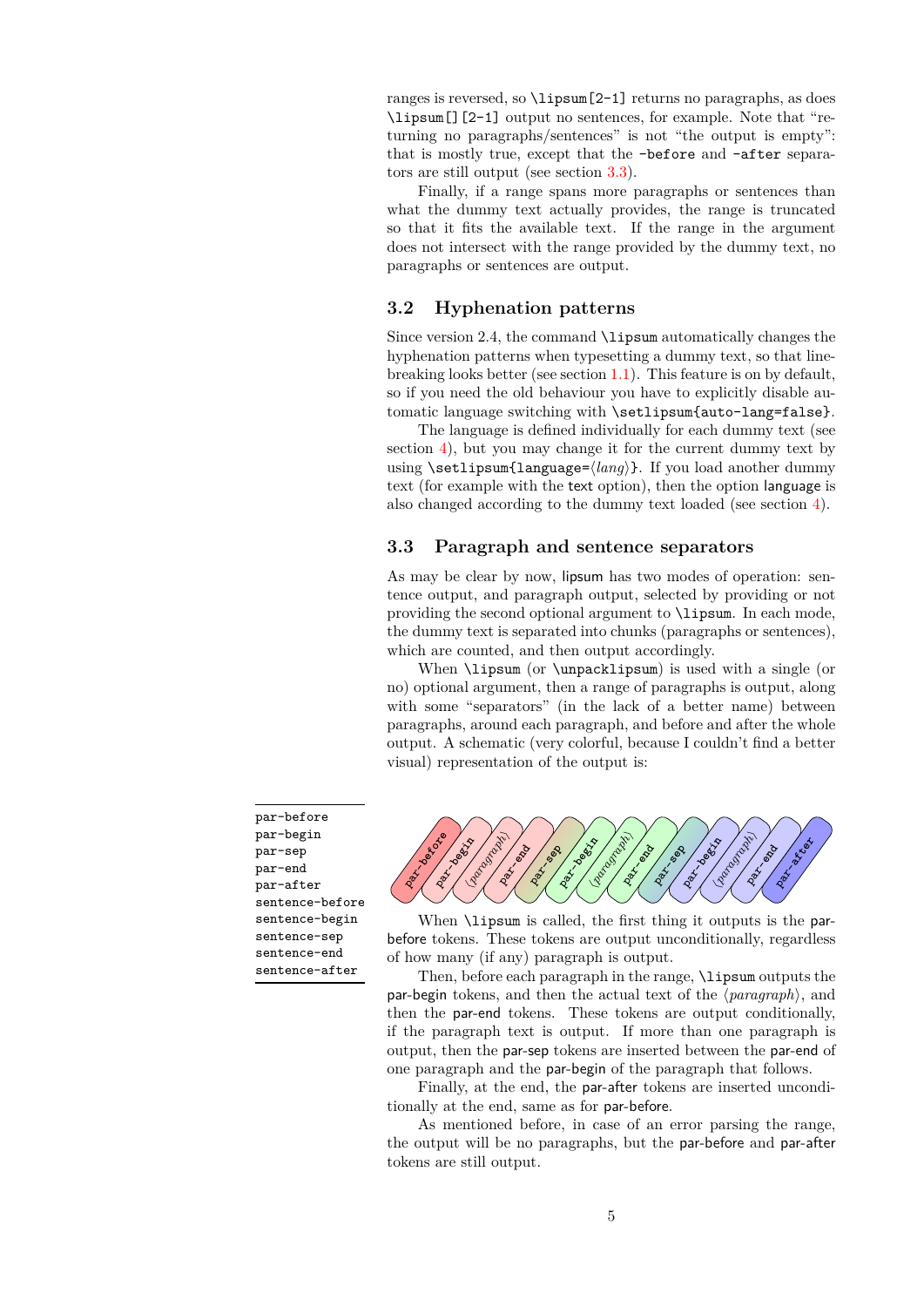The explanation above is equally valid for the starred variants. If \lipsum\* is used, the par-before\* tokens are inserted, and so on. It is also true for sentences (starred or otherwise), replacing par in the option names by sentence, so when you use, for example, \lipsum[][1-9], the sentence-before tokens will be unconditionally inserted, and so on.

Note that, when \lipsum is used in sentence-mode (for example, with \lipsum[1-3][1-9]), only the sentence-... tokens are inserted in the output, regardless of how many paragraphs those sentences were collected from. In the same way, if paragraph-mode is being used, only par-... tokens are inserted.

#### **3.3.1 Deprecated command-based syntax**

Older versions of lipsum (from 2.0 to 2.3) provided 10 CamelCase commands for changing the separators, but the syntax was rather cumbersome to use, so the keyval syntax presented thus far was introduced in the hopes of making things a bit easier. The old commands will still exist for some time in the package, but with a deprecation warning. Changing to the keyval syntax is advised, so here is a correspondence table between the old and new syntaxes:

| Old command                         | New key name    |
|-------------------------------------|-----------------|
| \SetLipsumParListStart              | par-before      |
| \SetLipsumParListItemStart          | par-begin       |
| \SetLipsumParListItemSeparator      | par-sep         |
| \SetLipsumParListItemEnd            | par-end         |
| \SetLipsumParListEnd                | par-after       |
| \SetLipsumSentenceListStart         | sentence-before |
| \SetLipsumSentenceListItemStart     | sentence-begin  |
| \SetLipsumSentenceListItemSeparator | sentence-sep    |
| \SetLipsumSentenceListItemEnd       | sentence-end    |
| \SetLipsumSentenceListEnd           | sentence-after  |

Additionally, the command-based interface provided shortcuts \SetLipsum⟨*Thing*⟩List(Item)Surrounders, which are equivalent to just using the commands \SetLipsum⟨*Thing*⟩List(Item)Start then \...End. These don't provide any functionality, other than requiring a little less typing, so no key-val alternative was implemented. The \...⟨*Thing*⟩...Surrounders commands should be replaced by ⟨*thing*⟩-before and ⟨*thing*⟩-after, and the \...⟨*Thing*⟩...ItemSurrounders commands should be replaced by ⟨*thing*⟩-begin and ⟨*thing*⟩-end, as in the correspondence table below:

| Old command                                                                                    | New key names                                                                   |
|------------------------------------------------------------------------------------------------|---------------------------------------------------------------------------------|
| \SetLipsumParListSurrounders ----------                                                        | $\begin{array}{c}\n\text{-} \text{par-before} \\ \text{par-after}\n\end{array}$ |
| \SetLipsumParListItemSurrounders ------- par-begin<br>par-end                                  |                                                                                 |
| $\verb+\SetLipsumSentencelistSurrounders --- \_ sentence \verb+before \_ sentence \verb+after$ |                                                                                 |
| $\verb \SetLipsumSentencelistItemSurrounders  \verb sentence-begin  \verb sentence-end $       |                                                                                 |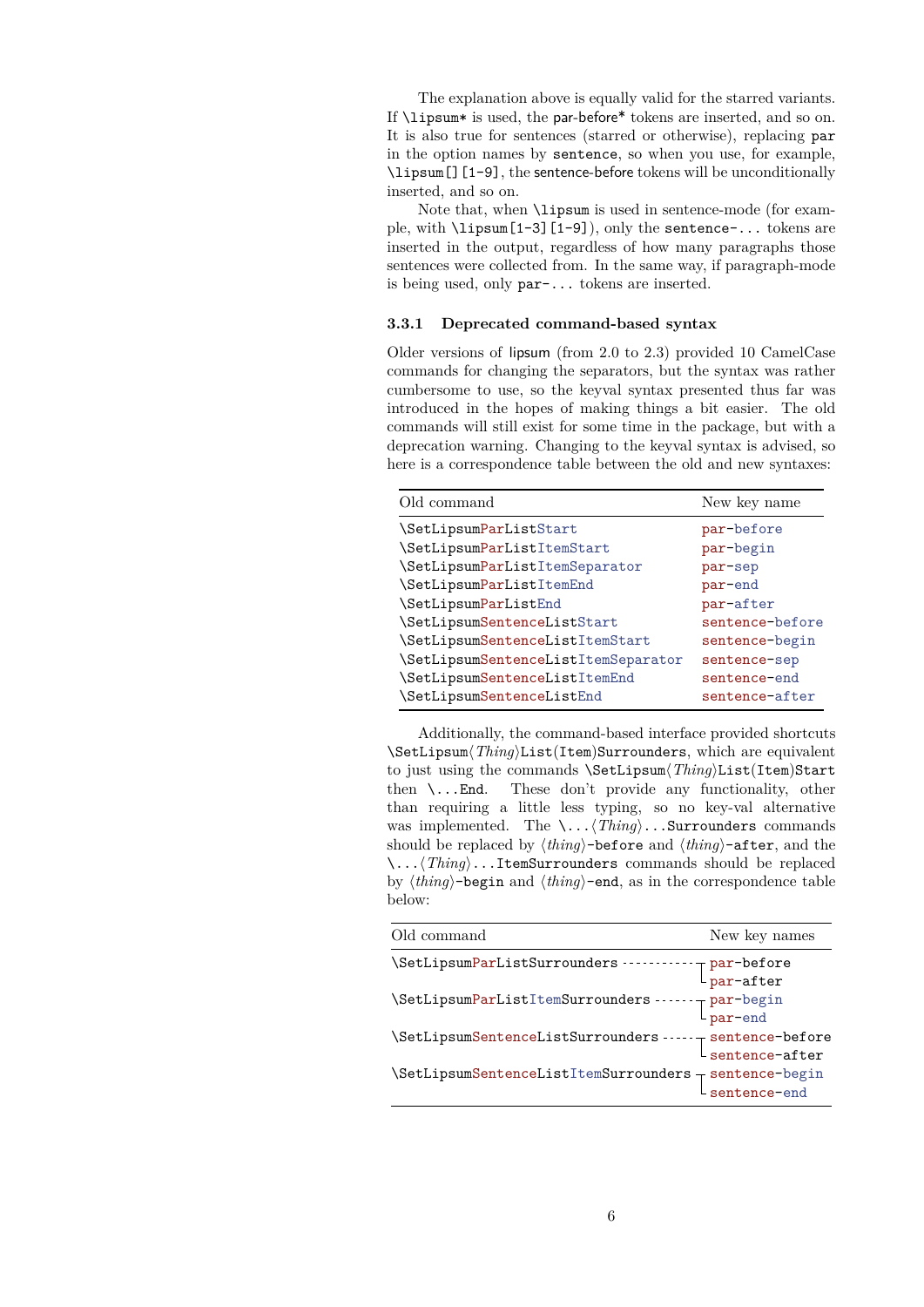<span id="page-6-4"></span><span id="page-6-3"></span><span id="page-6-0"></span>

|                    |          | $\bf{4}$                                                                                                                                                                                                                                                                                                                                                                                                                                                                                                                                                        | Loading and defining dummy texts                                                                                                                                                                                                                                                                                                                                                                             |  |
|--------------------|----------|-----------------------------------------------------------------------------------------------------------------------------------------------------------------------------------------------------------------------------------------------------------------------------------------------------------------------------------------------------------------------------------------------------------------------------------------------------------------------------------------------------------------------------------------------------------------|--------------------------------------------------------------------------------------------------------------------------------------------------------------------------------------------------------------------------------------------------------------------------------------------------------------------------------------------------------------------------------------------------------------|--|
|                    |          | lipsum.                                                                                                                                                                                                                                                                                                                                                                                                                                                                                                                                                         | Starting with lipsum $v2.2$ , a simple interface is provided to define<br>and load other texts for the output of <i>\lipsum</i> and friends. This<br>interface can, for example, be used to implement dummy texts<br>in different languages without re-coding the logic implemented by                                                                                                                       |  |
| \NewLipsumPar      |          | $\text{NewLipsumPar}\{\text{paragraph}\}$                                                                                                                                                                                                                                                                                                                                                                                                                                                                                                                       |                                                                                                                                                                                                                                                                                                                                                                                                              |  |
|                    |          | In order to provide a new text that will be used by lipsum, define the<br>text by using a set of <b>\NewLipsumPar{</b> $\langle$ <i>paragraph</i> } $\}$ commands in a<br>file with the ending .1td.tex (1td means <i>lipsum text definition</i> <sup>3</sup> )<br>to a location where your T <sub>E</sub> X system will find it. The $\langle paragraph\rangle$ -<br>argument is a single paragraph of the new text. Thus, the first<br>occurence of <b>\NewLipsumPar</b> defines the first paragraph, the second<br>occurence the second paragraph and so on. |                                                                                                                                                                                                                                                                                                                                                                                                              |  |
| \SetLipsumLanguage |          | $\Set{lang}$                                                                                                                                                                                                                                                                                                                                                                                                                                                                                                                                                    |                                                                                                                                                                                                                                                                                                                                                                                                              |  |
|                    |          | Additionally, tell lipsum the language of the dummy text using<br>$\Set{languarguarg}$ somewhere in the .1td.tex file.                                                                                                                                                                                                                                                                                                                                                                                                                                          |                                                                                                                                                                                                                                                                                                                                                                                                              |  |
|                    |          |                                                                                                                                                                                                                                                                                                                                                                                                                                                                                                                                                                 | To specify the new text as output for <b>\lipsum</b> and friends, use<br>$\setminus \setminus \setminus \setminus \mathsf{text} = \langle name \rangle$ , where $\langle name \rangle$ is the name of the file<br>without the ending .1td.tex, as given in the table below. When<br>a new dummy text is loaded, the previous one is cleared, and the<br>language is changed as well, according to the table. |  |
| File ( .1td.text)  | Language | Source                                                                                                                                                                                                                                                                                                                                                                                                                                                                                                                                                          | Description                                                                                                                                                                                                                                                                                                                                                                                                  |  |
| lipsum             | Latin    | James Wilson                                                                                                                                                                                                                                                                                                                                                                                                                                                                                                                                                    | Contains the standard <i>Lorem ipsum</i> dummy<br>text, obtained from https://www.lipsum.com<br>(default).                                                                                                                                                                                                                                                                                                   |  |
| cicero             | Latin    | GH user svenper                                                                                                                                                                                                                                                                                                                                                                                                                                                                                                                                                 | Contains the speech by Cicero which inspired<br>the Lorem ipsum dummy text.                                                                                                                                                                                                                                                                                                                                  |  |
| lipsum-cs          | Czech    | Ondřej Macek                                                                                                                                                                                                                                                                                                                                                                                                                                                                                                                                                    | Lipsum dummy text in the Czech language, ob-<br>tained from Petr Staníček's website: https:                                                                                                                                                                                                                                                                                                                  |  |

# **4.1 Guidelines on providing new dummy texts**

[//www.wellstyled.com/tools/dummy-cz](https://www.wellstyled.com/tools/dummy-cz).

\SetLipsumText more or less just uses an \input or, to be more precise, the LAT<sub>E</sub>X3-variant \file\_input:n, to load the .ltd.tex file. This means, that the file is not necessarily loaded in the preamble of the document and thus the contents of the file underlie the respective restrictions.

Should you want a new dummy text, create an issue in the GitHub repository<sup>[4](#page-6-2)</sup> with the source for the dummy text.

Should you prefer to distribute the dummy text as a separate package, make sure that the text follows the layout of lipsum's dummy texts, so that everything works correctly. The dummy text definition file should contain a line with \SetLipsumLanguage, and then as many \NewLipsumPar entries as there are paragraphs in the dummy text. Make sure that the file has the .1td.tex extension, and everything should work smoothly.

<span id="page-6-1"></span> $^3\mathrm{To}$  avoid name clashes with files using general languages as names, I chose to introduce the .ltd.tex file ending. I did not find a file with this ending in my texmf-tree, so I guess it is safe.

<span id="page-6-2"></span><sup>4</sup><https://github.com/PhelypeOleinik/lipsum>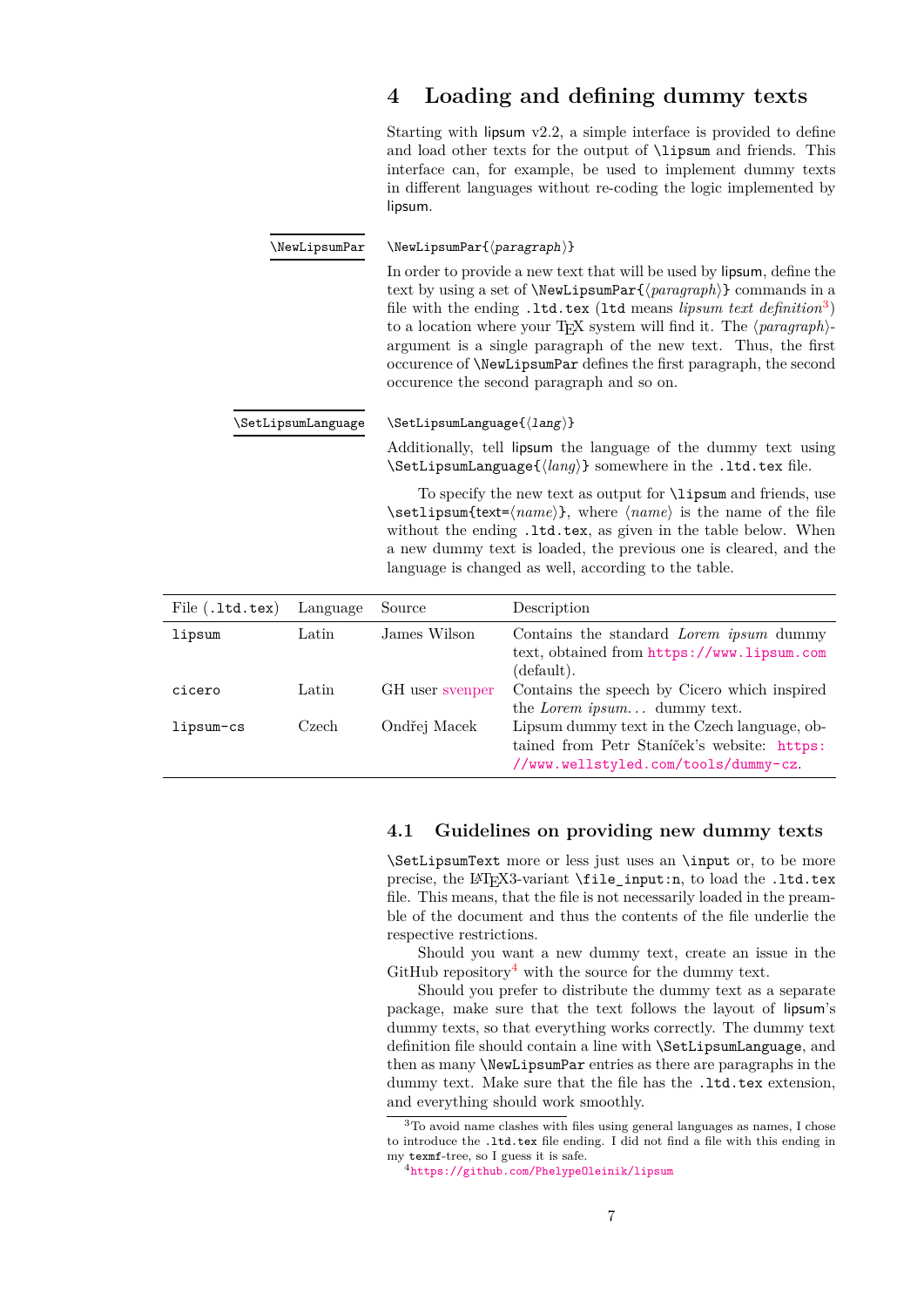|                                                             | lipsum Implementation<br>5                                                                                                                                                               |
|-------------------------------------------------------------|------------------------------------------------------------------------------------------------------------------------------------------------------------------------------------------|
|                                                             | $\langle$ *package $\rangle$<br>$2 \langle \texttt{Q@=lipsum} \rangle$                                                                                                                   |
|                                                             | <b>Variables</b><br>5.1                                                                                                                                                                  |
| \g__lipsum_par_int                                          | Stores the number of paragraphs in the current text.<br>3 \int_new:N \g__lipsum_par_int                                                                                                  |
|                                                             | (End definition for $\gtrsim$ _lipsum_par_int.)                                                                                                                                          |
| \g__lipsum_language_tl                                      | Stores the language of the dummy text for hyphenation patterns.<br>4 \tl_new:N \g__lipsum_language_tl                                                                                    |
|                                                             | ( <i>End definition for</i> $\gtrsim$ _lipsum_language_tl.)                                                                                                                              |
| \g_lipsum_default_range_tl                                  | The default range for lipsum paragraphs.<br>5 \tl_new:N \g_lipsum_default_range_tl                                                                                                       |
|                                                             | (End definition for \g_lipsum_default_range_tl.)                                                                                                                                         |
| \l__lipsum_output_tl                                        | This variables is used to store the token list containing the selected output.<br>6 \tl_new:N \l__lipsum_output_tl                                                                       |
|                                                             | (End definition for $\lceil L_1 \rceil$ ipsum_output_tl.)                                                                                                                                |
| \g__lipsum_text_str                                         | Holds the current text loaded for the output of <b>\lipsum</b> and friends. Used to avoid loading<br>the same text definition if it is already used.<br>7 \str_new:N \g__lipsum_text_str |
|                                                             | (End definition for $\gtrsim$ _lipsum_text_str.)                                                                                                                                         |
| \l__lipsum_sep_set_str                                      | Holds the name of the active separator token set. By default it is empty to use the default<br>separator set (empty).<br>8 \str_new:N \l__lipsum_sep_set_str                             |
|                                                             | $(End\ definition\ for\ \lql_1\llbracket\text{1} \text{psum\_sep\_set\_str.})$                                                                                                           |
| \l__lipsum_autolang_bool                                    | Boolean whether to change hyphenation patterns according to the dummy text language.<br><b>9</b> \bool_new:N \l__lipsum_autolang_bool                                                    |
|                                                             | $(End\ definition\ for\ \verb \l_\_lipsum_autolang_bool.)$                                                                                                                               |
| \q__lipsum_mark<br>$\s$ _lipsum                             | Quark and scan mark used throughout the package.<br>10 \quark_new:N \q__lipsum_mark<br>11 \scan_new:N \s__lipsum                                                                         |
|                                                             | (End definition for $\qquadq$ _lipsum_mark and $\s$ _lipsum.)                                                                                                                            |
| \l__lipsum_tmpa_str<br>\l__lipsum_a_int<br>\l__lipsum_b_int | Scratch variables.<br>$12$ \str_new:N \l__lipsum_tmpa_str<br>13 \int_new:N \l__lipsum_a_int<br>14 \int_new:N \l__lipsum_b_int                                                            |
|                                                             | (End definition for \1__1ipsum_tmpa_str, \1__1ipsum_a_int, and \1__1ipsum_b_int.)                                                                                                        |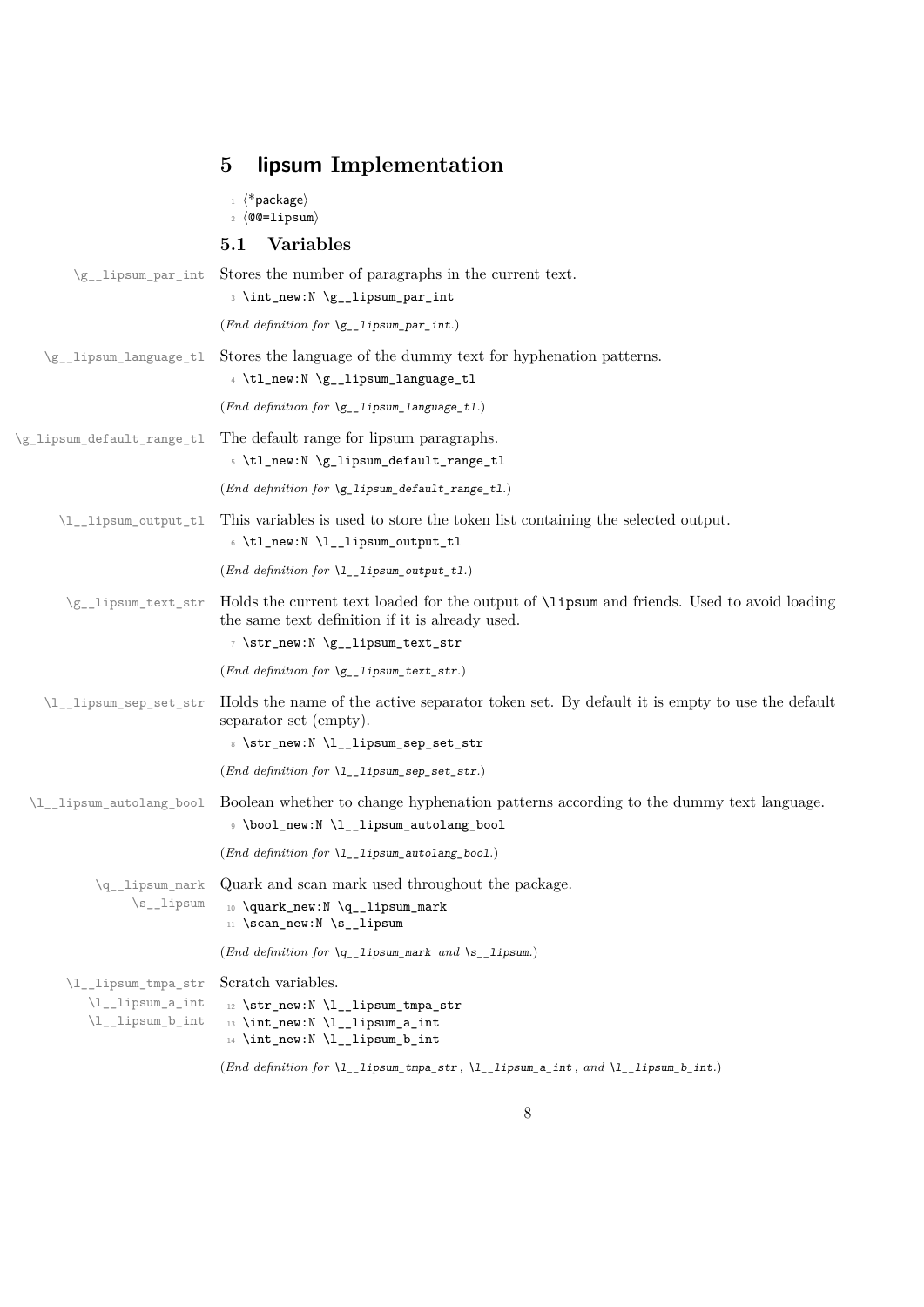\\_\_lipsum\_tmp:w Scratch macro.

<sup>15</sup> \cs\_new\_eq:NN \\_\_lipsum\_tmp:w ?

```
(End definition for \__lipsum_tmp:w.)
```
\l\_lipsum <thing> <place> <version> tl These variables store the separators and delimiters added around the paragraphs and sentences, in the starred or nonstarred variants, as well as the generic version for runtime usage.

```
16 \clist_map_inline:nn { start, itemstart, itemseparator, itemend, end }
17 \frac{17}{2}18 \clist_map_inline:nn { par, sentence }
 19 {
20 \clist_map_inline:nn { { }, star, nostar }
21 { \tl_new:c { l__lipsum_##1_#1_####1_tl } }
 22 }
23 \tl_new:c { l__lipsum_par_#1_parsepar_tl }
24 }
25 \tl_set:Nn \l__lipsum_par_itemseparator_parsepar_tl { ~ }
(End definition for \l__lipsum_<thing>_<place>_<version>_tl.)
```
**5.2 Developer interface**

Parses an argument that may be a single integer or an integer range separated by  $a -$ , and stores them into the integer registers #2 and #3. If a number is blank, zero is used. If only a single number is given, #3 is set equal to #2.

```
26 \text{ } \text{ }cs_new_protected:Npn \__lipsum_parse_par_range:nNN #1 #2 #3
27 \{28 \tl_if_blank:nTF {#1}
29 { \exp_args:NV \__lipsum_parse_range_arg:nNNn \g_lipsum_default_range_tl }
30 { \__lipsum_parse_range_arg:nNNn {#1} }
31 #2 #3 { \g__lipsum_par_int }
32 }
33 \cs_new_protected:Npn \_ lipsum_parse_sentence_range:nNN #1 #2 #3
_34 { \ lipsum parse range arg:nNNn {#1} #2 #3 { \c max int } }
35 \cs_new_protected:Npn \__lipsum_parse_range_arg:nNNn #1
36 {
37 \exp_last_unbraced:No \__lipsum_parse_range_arg:wnNNn
38 \tl_to_str:n { #1 - - } \s_lipsum {#1}
39 }
40 \cs_new_protected:Npn \__lipsum_parse_range_arg:wnNNn
41 \pm 1 \pm \pm 2 \pm \pm 3 \simeq 1 1 1 1 \pm 4 \pm 5\pm 6 \pm 742 \quad \textsf{f}43 \str_if_eq:nnTF {#3} { - }
44 \sim \sim45 \ lipsum int set:Nnn #5 {41} { 1 }
46 \__lipsum_int_set:Nnn #6 {#2} {#7}
47 }
48 {
49 \tl_if_empty:nTF {#3}
\overline{50} \overline{50}\L_1ipsum_int_set:Nnn #5 {#1} { \ERROR }
52 \int_{52} \int_{52} \int_{52} \int_{52} \int_{52} \int_{52} \int_{52} \int_{52} \int_{52} \int_{52} \int_{52} \int_{52} \int_{52} \int_{52} \int_{52} \int_{52} \int_{52} \int_{52} \int_{52} \int_{52} \int_{52} \int_{52} \int_{52} \int_{52}
```
\\_\_lipsum\_parse\_par\_range:nNN \\_\_lipsum\_parse\_par\_range:eNN \\_\_lipsum\_parse\_sentence\_range:nNN \\_\_lipsum\_parse\_sentence\_range:eNN \\_\_lipsum\_parse\_range\_arg:nNNn \\_\_lipsum\_parse\_range\_arg:wnNNn \\_\_lipsum\_int\_set:Nnn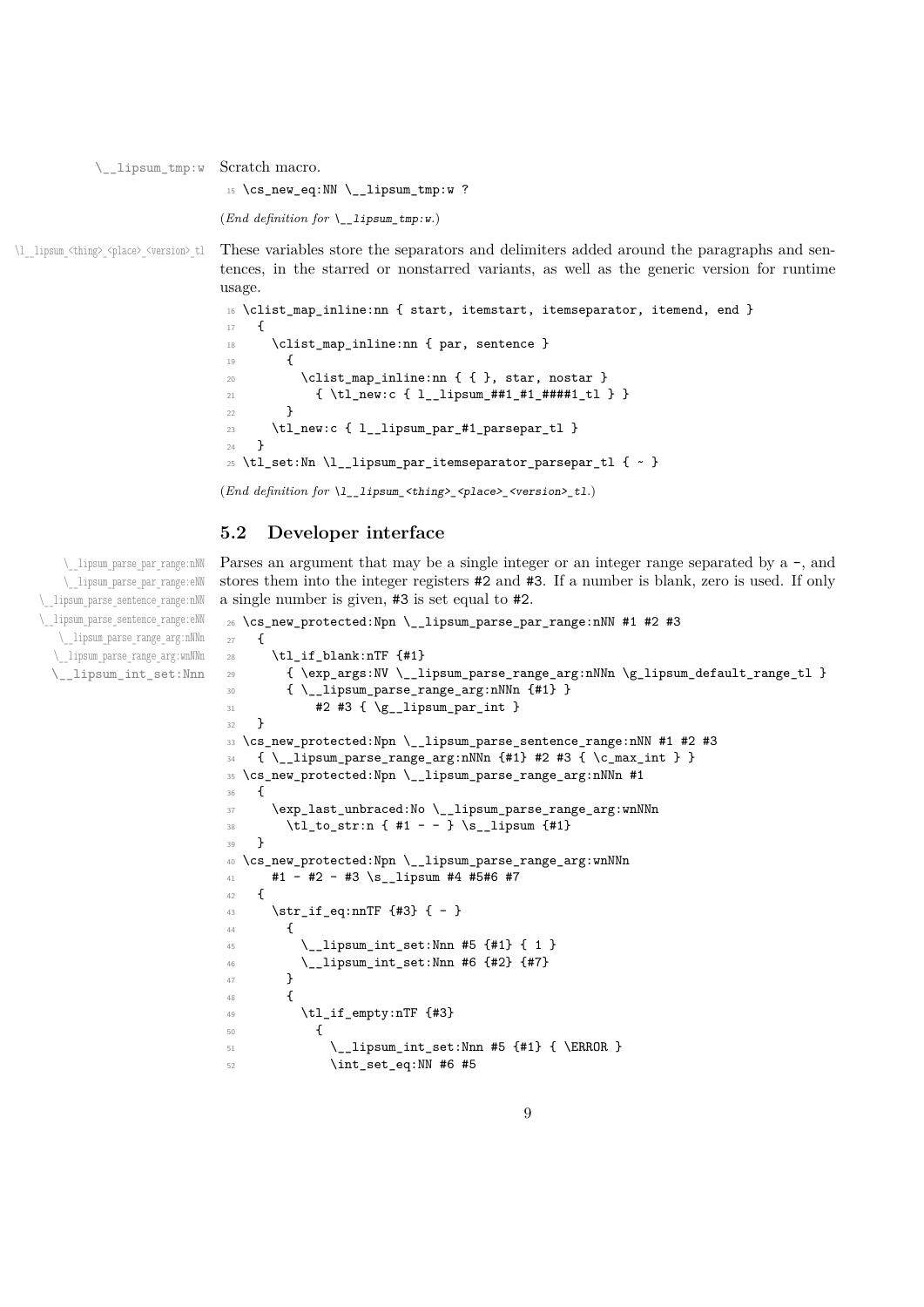```
53 }
                             54 \{\mathbb{S} \msg_error:nnn { lipsum } { invalid-range } {#4}
                            56 \_lipsum_parse_range_arg:nNNn { 2 - 1 } #5 #6 {#7}
                             57 }
                            58 }
                            59 }
                            60 \cs_new_protected:Npn \__lipsum_int_set:Nnn #1 #2 #3
                            61 { \int_set:Nn #1 { \tl_if_blank:nT {#2} {#3} #2 } }
                            62 \cs_generate_variant:Nn \__lipsum_parse_par_range:nNN { e }
                            _{63} \cs_generate_variant:Nn \__lipsum_parse_sentence_range:nNN { e }
                            (End definition for \__lipsum_parse_par_range:nNN and others.)
    \__lipsum_sep_item:nn A shorthand to leave an (\undexpanded) token list.
                            64 \cs_new:Npn \__lipsum_sep_item:nn #1 #2
                            65 { \exp_not:v { l__lipsum_#1_#2_ \l__lipsum_sep_set_str _tl } }
                            (End definition for \__lipsum_sep_item:nn.)
     \lipsum_get_range:nn
  \__lipsum_build_list:nn
\__lipsum_build_list_aux:n
\__lipsum_get_paragraph:ww
      \__lipsum_get_paragraph_end:w
                            Expands to the paragraphs between \langle number_1 \rangle and \langle number_2 \rangle with the proper delimiters
                            added. Text is returned in \exp_not:n, so this macro can be safely used in an \edef.
                            66 \cs_new:Npn \lipsum_get_range:nn #1 #2
                            67 \frac{1}{2}68 \__lipsum_sep_item:nn { par } { start }
                            69 \use:e
                             70 {
                             71 \text{V} \L_1 \text{V} \L_2 \text{V} \L_3 \text{V} \L_4\frac{1}{2} \__lipsum_build_list:nn {#1} {#2}
                             73 \exp_not:N \q__lipsum_mark ;
                             74 \text{Veynot:}N \qquad \text{max} ; \text{S}_{{\text{prun}}75 }
                             76 \__lipsum_sep_item:nn { par } { end }
                             77 }
                            78 \cs_new:Npn \__lipsum_build_list:nn #1 #2
                             79 {
                            80 \int_step_function:nnN
                            81 { \int_max:nn {#1} { 1 } }
                            82 \{ \int_{min:nn} {\#2} {\q \gtrsim_lipsum\_par\_int } }83 \__lipsum_build_list_aux:n
                            84 }
                            85 \cs_new:Npn \__lipsum_build_list_aux:n #1 { #1 ; }
                             86 \cs_new:Npn \_lipsum_get_paragraph:ww #1 ; #2 ;
                             87 {
                             88 \if_meaning:w \q__lipsum_mark #2
                             89 \if_meaning:w \q__lipsum_mark #1
                             90 \__lipsum_get_paragraph_end:w
                            \log<sup>1</sup>
                            92 \lipsum_get_paragraph:n {#1}
                            93 \qquad \qquad \text{Yii:}94 \text{ k}95 \lipsum_get_paragraph:n {#1}
                             96 \__lipsum_sep_item:nn { par } { itemseparator }
                             97 \fi:
```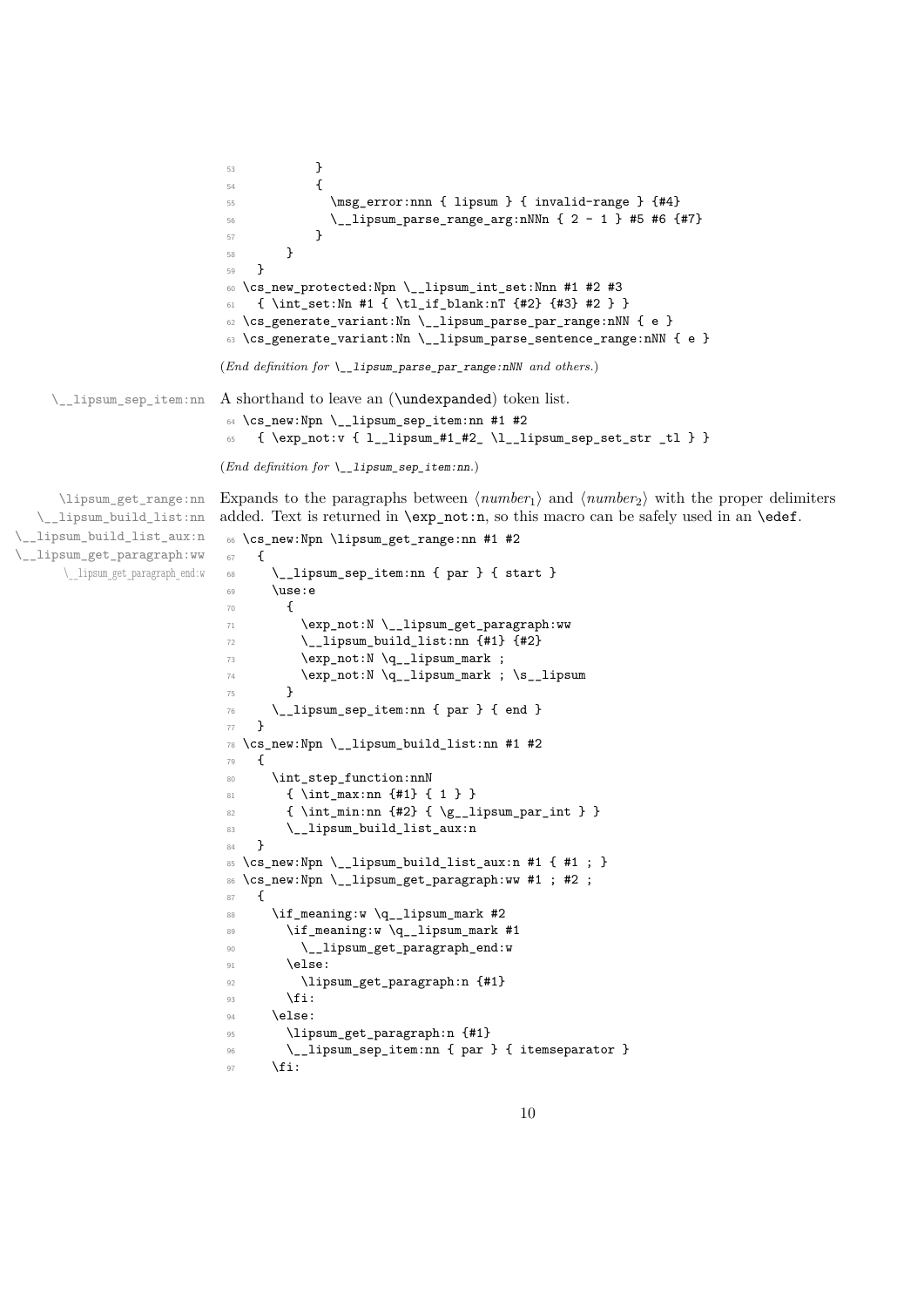```
98 \__lipsum_get_paragraph:ww #2 ;
                               99 }
                              100 \cs_new:Npn \__lipsum_get_paragraph_end:w #1 \s__lipsum { \fi: \fi: }
                              (End definition for \lipsum_get_range:nn and others.)
    \lipsum_get_paragraph:n Expands to the paragraph ⟨number⟩ with the proper delimiters added. Text is returned in
                              \exp_not:n, so this macro can be safely used in an \edef.
                              101 \cs_new:Npn \lipsum_get_paragraph:n #1
                              102 {
                              103 \__lipsum_sep_item:nn { par } { itemstart }
                              104 \__lipsum_unexpanded_par:n {#1}
                              105 \L_lipsum_sep_item:nn { par } { itemend }
                              106 }
                              (End definition for \lipsum_get_paragraph:n.)
 \__lipsum_unexpanded_par:n Expands to the paragraph ⟨number⟩ wrapped in \exp_not:n. If ⟨number⟩ is out of range,
                              it expands to nothing.
                              107 \cs_new:Npn \__lipsum_unexpanded_par:n #1
                              108 {
                              109 \bool_lazy_and:nnT
                              110 \{ \int_{\text{compare}_p: nNn} \{ 0 \} < \{ \#1 \} \}111 {\int_{\infty} f \in {\mathbb{R}} \cdot f(x) dx = \int_{x}^{x} dx + 1112 \{ \exp\_not: v \{ g\_lipsum\_par\_#1\_t1 \} \}113 \quad \frac{1}{2}(End definition for \__lipsum_unexpanded_par:n.)
  \lipsum_get_sentences:nnn
 \lipsum_get_sentences:nnV
\__lipsum_get_sentences:nnnw
       \__lipsum_get_sentences_end:w
                              Expands to the sentences numbered between \langle number_1 \rangle and \langle number_2 \rangle, inclusive, contained
                              in the ⟨text⟩, and adding the proper separators.
                              114 \cs_new:Npn \lipsum_get_sentences:nnn #1 #2 #3
                              115 \, \text{f}116 \ lipsum_sep_item:nn { sentence } { start }
                              117 \exp_args:Ne \use_ii_i:nn { { \int_max:nn {#1} { 1 } } }
                              118 \{ \ \ \sum \text{lipsum\_get\_sentences:nnnw \ } \{ 1 \ \} \ \}119 #3 \sim \qquad \text{4} - 1ipsum_mark .~ \s__lipsum
                              120 \__lipsum_sep_item:nn { sentence } { end }
                              121 }
                              122 \text{ \&\n 122 } \cs_new:Npn \__lipsum_get_sentences:nnnw #1 #2 #3 #4 .~
                              123 {
                              124 \int_compare:nNnT {#1} > {#3} { \__lipsum_get_sentences_end:w }
                              125 \use:nn { \if_meaning:w \q__lipsum_mark } #4
                              126 \exp_after:wN \__lipsum_get_sentences_end:w
                              127 \else:
                              128 \int_compare:nNnF {#1} < {#2}
                               129 \qquad \qquad130 \int_{130} \int_{130} \int_{20} \int_{130} \{#1\} = \{#2\}131 \{\ \_ \ \{\ \square \ \} \} \}132 \cdot \_lipsum_sep_item:nn { sentence } { itemstart }
                              133 \exp_not:n { #4 . }
                              134 \__lipsum_sep_item:nn { sentence } { itemend }
                               135 }
                              136 \fi:
```

```
11
```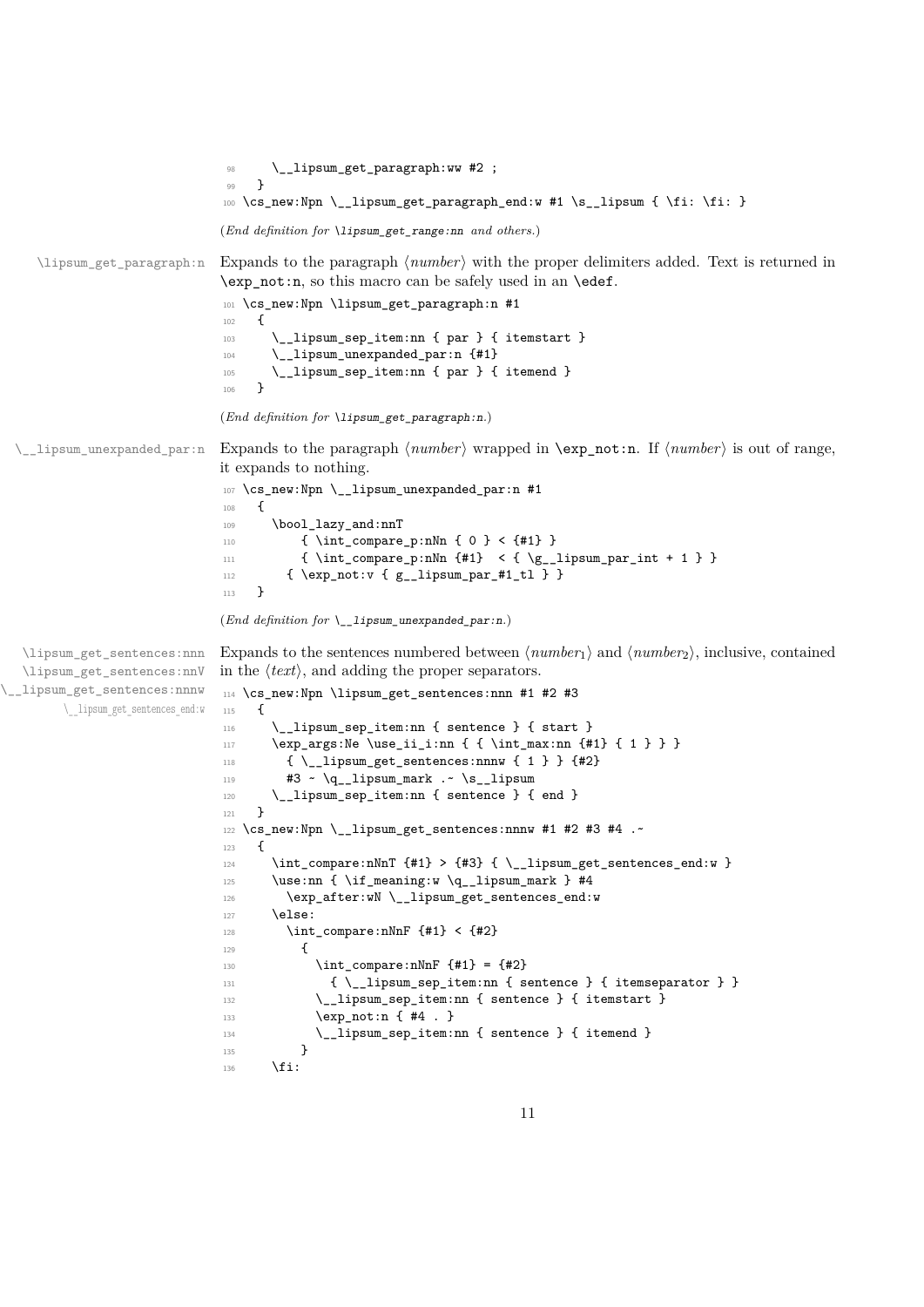```
137 \exp_args:Nf \__lipsum_get_sentences:nnnw { \int_eval:n { #1 + 1 } }
138 {42} {43}139 }
^{140} \cs_new:Npn \__lipsum_get_sentences_end:w #1 \s__lipsum { }
141 \cs_generate_variant:Nn \lipsum_get_sentences:nnn { nnV }
(End definition for \lipsum_get_sentences:nnn , \__lipsum_get_sentences:nnnw , and \__lipsum_get_-
```

```
sentences_end:w.)
```
#### **5.3 User- and developer-level commands**

\LipsumPar Macro to typeset a single paragraph of *Lorem ipsum. . .* Was not officially available in version prior to 2.0.

> #1 : Number of the paragraph to typeset. Implemented as follows:

```
142 \NewDocumentCommand \LipsumPar { m }
143 \, \text{f}144 \__lipsum_deprecated:n { LipsumPar }
145 \__lipsum_unexpanded_par:n {#1} \par
146 }
```

```
(End definition for \LipsumPar.)
```
#### **5.4 Tokens surrounding the** *Lorem ipsum. . .* **content**

```
\__lipsum_element_set:nnn A general macro for setting starred/non-starred versions of several elements used between
                                     chunks of dummy text. Arguments are:
                                     #1 : Element name;
                                     #2 : Boolean true or false if the * variant was used;
                                     #3 : Value to set the element to.
                                     147 \cs_new_protected:Npn \__lipsum_element_set:nnn #1 #2 #3
                                     148 { \tl_set:cn { l__lipsum_ #1 _ \IfBooleanF {#2} { no } star _tl } {#3} }
                                     (End definition for \__lipsum_element_set:nnn.)
       \__lipsum_deprecated:n Warns about deprecated commands and destroys itself.
                                     149 \cs_new_protected:Npn \__lipsum_deprecated:n #1
                                     150 {
                                     151 \msg_warning:nnn { lipsum } { cmd-deprecated } {#1}
                                     152 \cs_gset_eq:NN \__lipsum_deprecated:n \use_none:n
                                     153 }
                                     (End definition for \__lipsum_deprecated:n.)
       \SetLipsumParListStart
         \SetLipsumParListEnd
\SetLipsumParListSurrounders
         \SetLipsumParListItemSeparator
  \SetLipsumParListItemStart
    \SetLipsumParListItemEnd
        \SetLipsumParListItemSurrounders
\SetLipsumSentenceListStart
   \SetLipsumSentenceListEnd
       \SetLipsumSentenceListSurrounders
     \SetLipsumSentenceListItemSeparator
        \SetLipsumSentenceListItemStart
          \SetLipsumSentenceListItemEnd
                                     A dirty loop to quickly define the old command-based user-interface.
                                     154 \cs_set_protected:Npn \__lipsum_tmp:w #1 #2 #3 #4
                                     155 {
                                     156 \str_set:Nx \l__lipsum_tmpa_str
                                     157 { #2 \tl_if_empty:nTF {#4} {#3} { start } }
                                     158 \use:e
                                     159 \qquad \qquad \qquad \qquad \qquad \qquad \qquad \qquad \qquad \qquad \qquad \qquad \qquad \qquad \qquad \qquad \qquad \qquad \qquad \qquad \qquad \qquad \qquad \qquad \qquad \qquad \qquad \qquad \qquad \qquad \qquad \qquad \qquad \qquad \qquad \qquad \160 \NewDocumentCommand \exp_not:c { SetLipsum #1 List #2 #3 }
                                     161 \{ s + m \lt l_i \text{ empty}: nF \{ #4 \} \{ +m \} \}12
```

```
\SetLipsumSentenceListItemSurrounders
```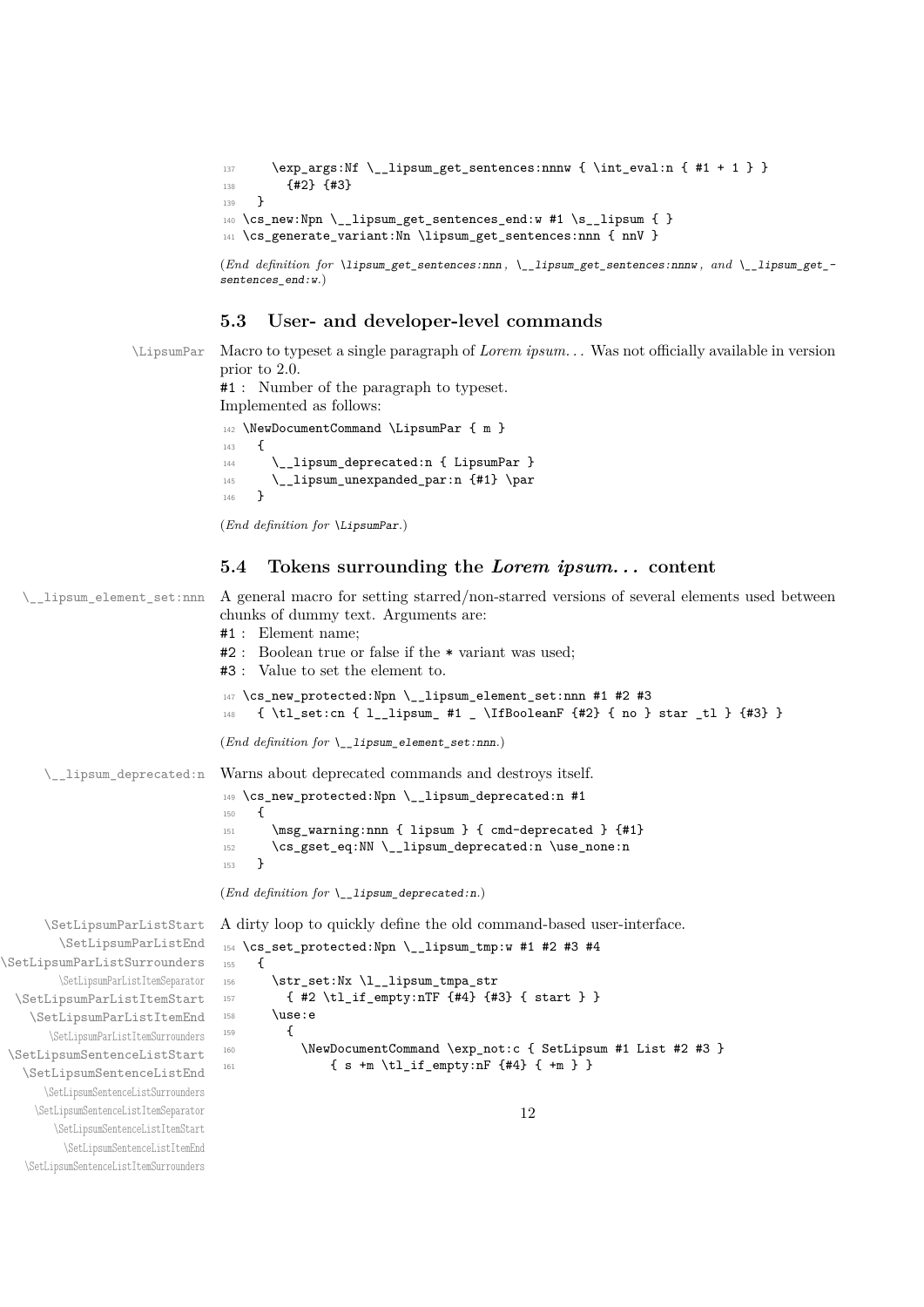```
162 \left\{ \begin{array}{c} \end{array} \right.163 \__lipsum_deprecated:n { SetLipsum #1 List #2 #3 }
164 \__lipsum_element_set:nnn
165 { \exp_args:Ne \str_lowercase:n { #1_\l__lipsum_tmpa_str } }
166 {##1} {##2}
167 \tl_if_empty:nT {#4} { \use_none:nnnn }
168 \longrightarrow lipsum element set:nnn { \str lowercase:n { #1 #2 #4 } }
169 {##1} {##3}
170 }
171 }
172 }
173 \clist_map_inline:nn { Par, Sentence }
174 {
175 \clist_map_inline:nn
176 { { Start } { }, { End } { }, { Surrounders } { end } }
177 { \_lipsum_tmp:w {#1} { Item } ##1 \_lipsum_tmp:w {#1} { } ##1 }
178 \__lipsum_tmp:w {#1} { Item } { Separator } { }
179 }
```

```
(End definition for \SetLipsumParListStart and others.)
```
[\SetLipsumDefault](#page-3-1) Command to change the default range used by \lipsum and friends.

⟨*range*⟩ Range to be used as default.

Implemented as:

```
180 \NewDocumentCommand \SetLipsumDefault { m }
181 \t{5}182 \__lipsum_parse_par_range:eNN {#1} \l__lipsum_a_int \l__lipsum_b_int
183 \tl_gset:Nx \g_lipsum_default_range_tl
184 { \int_use:N \l__lipsum_a_int - \int_use:N \l__lipsum_b_int }
185 }
```
(*End definition for* \SetLipsumDefault*. This function is documented on page [4.](#page-3-1)*) The following macros are considered to be user-level commands and thus all lower-case.

- [\lipsum](#page-2-2) #1 : Range-like string that specifies the number of the paragraphs taken from *Lorem ipsum. . .* If omitted, the value set by \SetLipsumDefault is used, which defaults to  $1 - 7$ .
	- #2 : Sentences to be typeset from the range selected by ⟨*paragraph range*⟩. If sentences outside the number of sentences in ⟨*paragraph range*⟩ are specified, only existing sentences are typeset.

The difference between  $\lvert$  ipsum and  $\lvert$  ipsum is the token(s) that are inserted after each paragraph (only if called without the second optional argument).

\lipsum and \unpacklipsum have the same interface and do almost the same thing, so both are implemented using a common macro \\_\_lipsum\_do:nnnn that does the heavylifting, and at the end executes the code in #4.

```
186 \NewDocumentCommand \lipsum { s 0 { \g_lipsum_default_range_tl } o }
187 \frac{187}{189}188 \__lipsum_do:nnnn {#1} {#2} {#3}
190
190 \__lipsum_set_hyphens:
191 \tl use:N ##1
192 \_lipsum_restore_hyphens:
193 }
```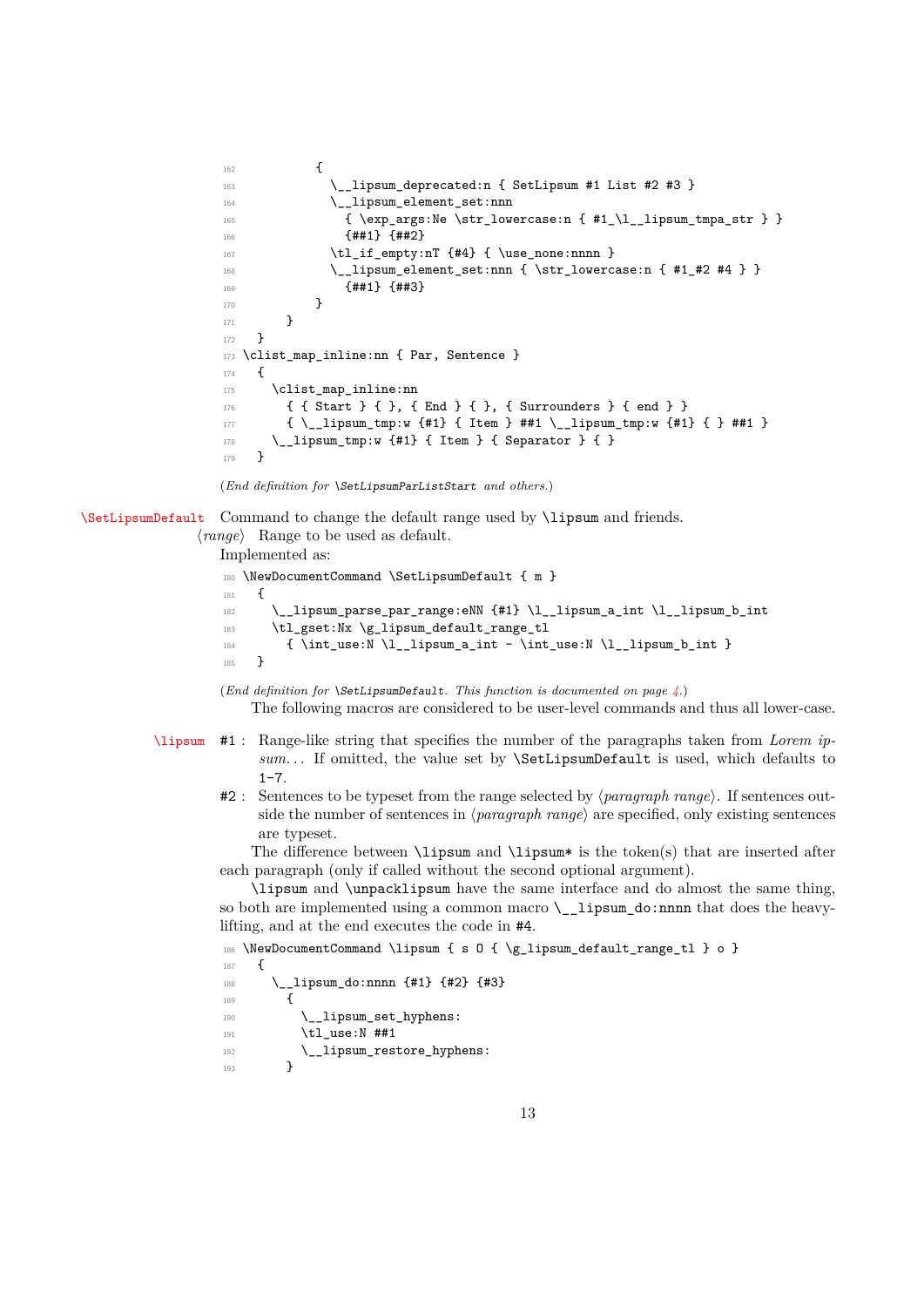<sup>194</sup> }

(*End definition for* \lipsum*. This function is documented on page [3.](#page-2-2)*)

```
\unpacklipsum
           \lipsumexp
                       This command does the same as \lipsum, but instead of typesetting the paragraphs or
                       sentences, it stores the expanded content in the \lipsumexp token list. The tokens be-
                       tween items of the list, set, for example, by using the package option space or by using the
                       \SetLipsum...List commands, are x-expanded.
                       195 \NewDocumentCommand \unpacklipsum { s 0 { \g_lipsum_default_range_tl } o }
                       196 \{ \_ \lipsum_{do: nnnn \{#1\} \{#2\} \{ \} \}197 \cs_new_eq:NN \lipsumexp \prg_do_nothing:
                       (End definition for \unpacklipsum and \lipsumexp. These functions are documented on page 4.)
      \__lipsum_do:nnnn
       \__lipsum_do:N
                       This is the main macro for \lipsum and \unpacklipsum. It parses the paragraph range, sets
                       the sentence/paragraph separators, then acts accordingly if a sentence range was provided.
                       198 \cs_new_protected:Npn \__lipsum_do:nnnn #1 #2 #3 #4
                       100 \frac{1}{2}200 \cs_set_protected:Npn \__lipsum_do:N ##1 {#4}
                       201 \__lipsum_parse_par_range:eNN {#2} \l__lipsum_a_int \l__lipsum_b_int
                       202 \str_set_eq:NN \l__lipsum_tmpa_str \l__lipsum_sep_set_str
                       203 \str_set:Nx \l_lipsum_sep_set_str { \IfBooleanF {#1} { no } star }
                       204 \bool_lazy_or:nnTF
                       205 { \tl_if_novalue_p:n {#3} }
                       206 { \tl_if_blank_p:n {#3} }
                       207 \uparrow208 \tl_set:Nx \l_lipsum_output_tl
                       209 { \lipsum_get_range:nn { \l__lipsum_a_int } { \l__lipsum_b_int } }
                       210 }
                       211212 \str_set:Nn \l__lipsum_sep_set_str { parsepar }
                       213 \tl_set:Nx \l_lipsum_output_tl
                       214 { \lipsum_get_range:nn { \l__lipsum_a_int } { \l__lipsum_b_int } }
                       215 \str_set:Nx \l__lipsum_sep_set_str { \IfBooleanF {#1} { no } star }
                       216 \__lipsum_parse_sentence_range:eNN {#3} \l__lipsum_a_int \l__lipsum_b_int
                       217 \tl_set:Nx \l__lipsum_output_tl
                       218 {
                       219 \lipsum_get_sentences:nnV { \l__lipsum_a_int } { \l__lipsum_b_int }
                       220 \l__lipsum_output_tl
                       221 }
                       222 }
                       223 \str_set_eq:NN \l__lipsum_sep_set_str \l__lipsum_tmpa_str
                       224 \__lipsum_do:N \l__lipsum_output_tl
                       225 }
                       226 \cs_new_eq:NN \__lipsum_do:N ?
                       (End definition for \__lipsum_do:nnnn and \__lipsum_do:N.)
\__lipsum_set_hyphens:
                       Selects the hyphenation patterns for the language of the dummy text, using \hyphenrules
                       if that's defined. If \hbar if thyphenrules doesn't exist try setting hyphenation with \hbar lipsum -
```
\\_\_lipsum\_restore\_hyphens:

set\_hyphens\_raw:. Each \\_lipsum\_set\_hyphens\_ $\langle$ method $\rangle$ : function appropriately redefines \\_\_lipsum\_restore\_hypehens: to reset the hyphenation patterns.

227 \cs\_new\_protected:Npn \\_\_lipsum\_set\_hyphens: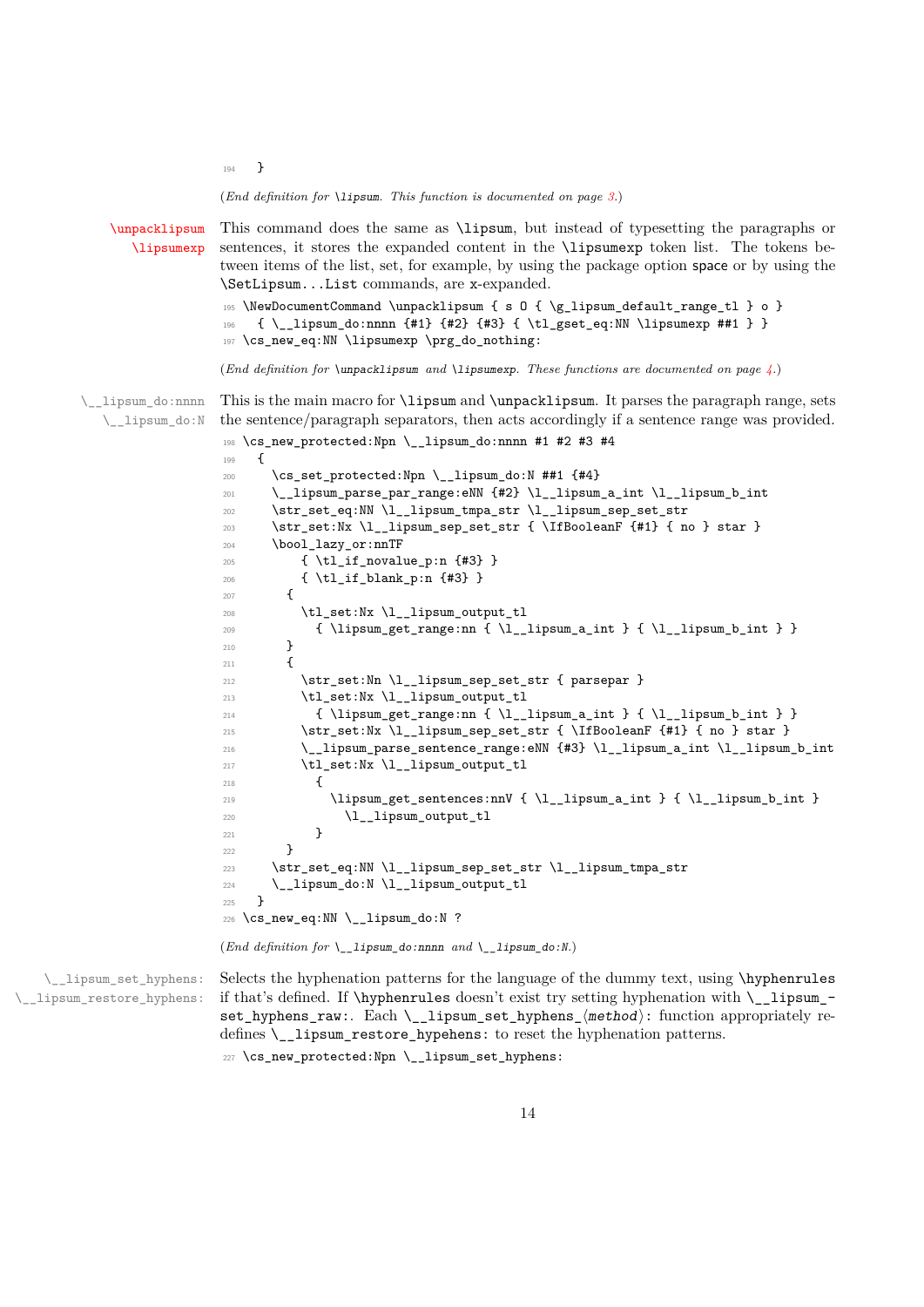```
228 {
229 \bool_if:NTF \l__lipsum_autolang_bool
230 { \use:n } { \use_none:n }
231 \epsilon232 \cs_if_exist:NTF \hyphenrules
233 \qquad \qquad \text{ }234 \cs if exist:cTF { ver@polyglossia.sty }
235 \{\ \setminus\ \text{lipsum\_set\_hyphens\_polyglossia: } \}236 { \__lipsum_set_hyphens_babel: }
237 }
238 { \__lipsum_set_hyphens_raw: }
239 }
240241 \cs_new_protected:Npn \__lipsum_restore_hyphens:
242 { \prg_do_nothing: }
```

```
(End definition for \__lipsum_set_hyphens: and \__lipsum_restore_hyphens:.)
```
\\_\_lipsum\_set\_hyphens\_babel: babel makes things pretty simple. We just check if \l@⟨lang⟩ is defined, and if so, use \hyphenrules to set it, and once more to reset in  $\_\$ lipsum\_restore\_hyphens:. \hyphenrules is actually an environment, but in babel its \end part does nothing, and its effect can be undone by just using another \hyphenrules on top of it.

> If the language is not defined, the language either doesn't exist at all, or we are using LuaT<sub>EX</sub>. Both cases are handled by  $\_{$  \_lipsum\_lang\_not\_available:.

```
243 \cs_new_protected:Npn \__lipsum_set_hyphens_babel:
244 {
245 \cs_if_exist:cTF { 10 \g__lipsum_language_tl }
246 \uparrow247 \exp_args:NV \hyphenrules \g__lipsum_language_tl
248 \cs_set_protected:Npx \__lipsum_restore_hyphens:
249 { \exp_not:N \hyphenrules { \languagename } }
250 }
251 { \__lipsum_lang_not_available: }
252 }
```
(*End definition for* \\_\_lipsum\_set\_hyphens\_babel:*.*)

\ lipsum set hyphens polyglossia: polyglossia less friendly. We also check if the language is loaded (looking at \⟨lang⟩@loaded), and if it is, load it with the hyphenrules environment. Here we can't use the command form, as the \end part is not a no-op. This also means that an extra group is added around the dummy text, which causes issue  $#1<sup>5</sup>$  $#1<sup>5</sup>$  $#1<sup>5</sup>$  when used with wrapfig, for example. But not too much we can do about that for now.

> In case the language is not loaded, fall back to  $\setminus$  lipsum set hyphens raw: for a final attempt before giving up.

```
253 \cs_new_protected:Npn \__lipsum_set_hyphens_polyglossia:
254 \sim f
255 \cs_if_exist:cTF { \g__lipsum_language_tl @loaded }
256 \left\{ \begin{array}{ccc} 256 & & \end{array} \right\}257 \exp_args:NnV \begin{hyphenrules} \g_lipsum_language_tl
258 \cs_set_protected:Npn \__lipsum_restore_hyphens:
259 { \end{hyphenrules} }
```
<span id="page-14-0"></span><sup>5</sup><https://github.com/PhelypeOleinik/lipsum/issues/1>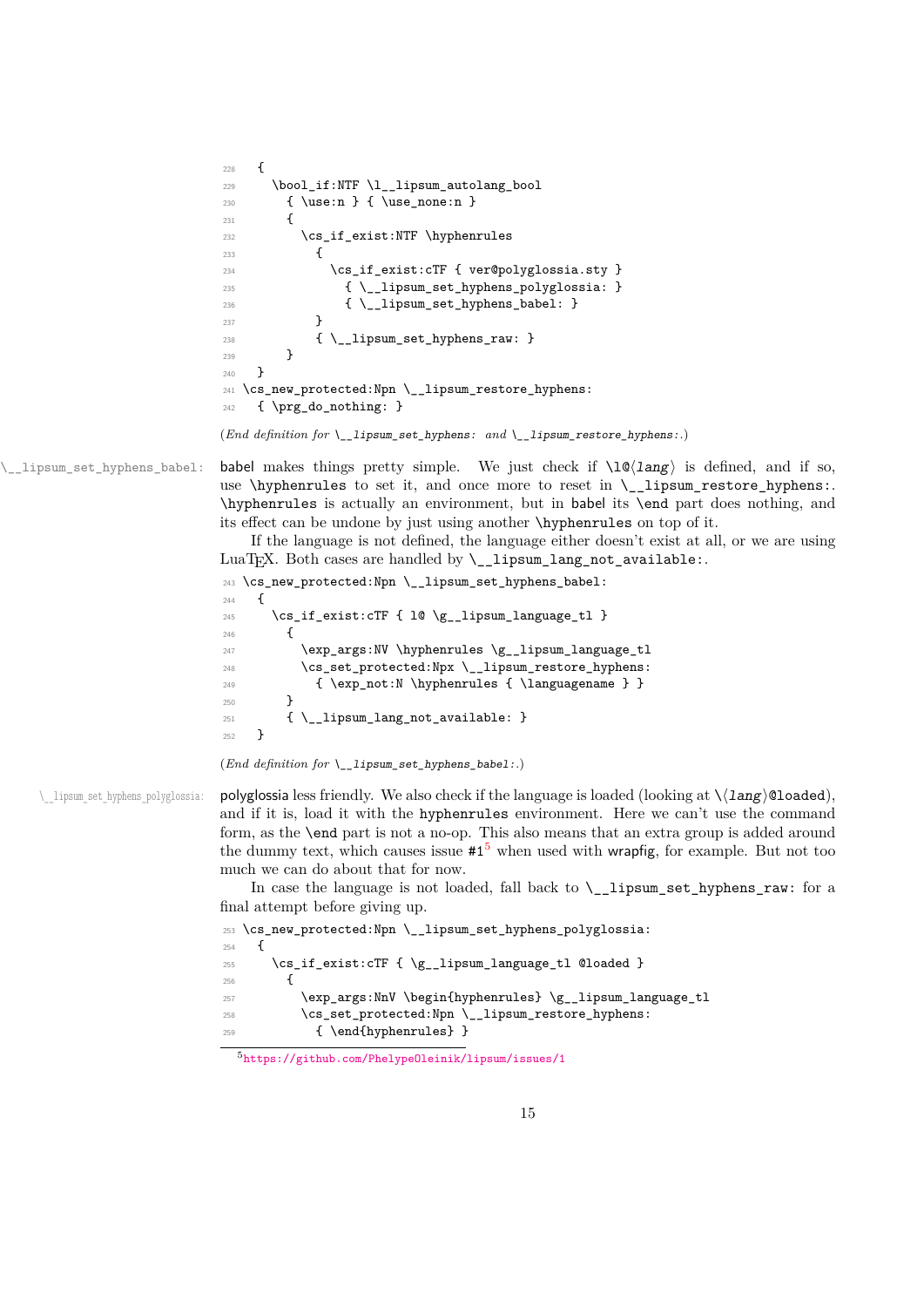```
260 }
                             \{ \ \sum_{j=1}^{261} \} { \{ \ \sum_{j=1}^{261} \} }
                             262(End definition for \__lipsum_set_hyphens_polyglossia:.)
\__lipsum_set_hyphens_raw: If nothing else is available, try setting the language using \language⟨number⟩. This is
                            always available, except with LuaT<sub>EX</sub>, which loads languages on-the-fly.
                             263 \cs_new_protected:Npn \__lipsum_set_hyphens_raw:
                             264 {
                             265 \cs_if_exist:cTF { 10 \g__lipsum_language_tl }
                             266 \sim267 \use:x
                             268 {
                             \verb|269| \tag{10 \gtrsim Lampuage} \use: c { 10 \gtrsim_Lippsum_language_t1 }270 \cs_set_protected:Npn \__lipsum_restore_hyphens:
                             271 { \language \int_eval:n { \language } \scan_stop: }
                             272 }
                             273 }
                             274 { \__lipsum_lang_not_available: }
                             275 }
                            (End definition for \__lipsum_set_hyphens_raw:.)
      \ lipsum lang not available: If the requested language is for some reason unavailable, warn the user, then fall back to
                            the current language.
                             276 \cs_new_protected:Npn \__lipsum_lang_not_available:
                             277 {
                             278 \msg_warning:nnx { lipsum } { missing-language }
                             279 { \gtrsim { \gtrsim 1ipsum_language_tl }
                             280 \tl_gset_eq:NN \g__lipsum_language_tl \languagename
                             281 }
                            (End definition for \__lipsum_lang_not_available:.)
             \NewLipsumPar Developer-Level macro to add a paragraph to the dummy text used by \lipsum and related
                            commands. To specify a new dummy text, see section 4.
                             282 \cs_new_protected:Npn \NewLipsumPar #1
                             283 {
                             284 \int_gincr:N \g__lipsum_par_int
                             285 \tl_gclear_new:c { g_lipsum_par_ \int_use:N \g_lipsum_par_int _tl }
                             286 \tl_gset:cn { g__lipsum_par_ \int_use:N \g__lipsum_par_int _tl } {#1}
                             287 }
                            (End definition for \NewLipsumPar. This function is documented on page 7.)
            \SetLipsumText Used to select and load the text output by \lipsum and friends. See the section on loading
                            and defining new outputs for \langle4). It first checks whether the requested text
                            is already loaded, and if not, it loads the corresponding lipsum text definition file, and clears
                            remaining paragraphs from the previous text, in case their lengths differ.
                             288 \NewDocumentCommand \SetLipsumText { m }
                             289 \sim290 \str_if_eq:VnF \g__lipsum_text_str {#1}
```
 $291$   $\qquad \qquad$   $\qquad$   $\qquad$   $\qquad$   $\qquad$   $\qquad$   $\qquad$   $\qquad$   $\qquad$   $\qquad$   $\qquad$   $\qquad$   $\qquad$   $\qquad$   $\qquad$   $\qquad$   $\qquad$   $\qquad$   $\qquad$   $\qquad$   $\qquad$   $\qquad$   $\qquad$   $\qquad$   $\qquad$   $\qquad$   $\qquad$   $\qquad$   $\qquad$   $\qquad$   $\qquad$   $\qquad$   $\qquad$   $\qquad$   $\qquad$   $\$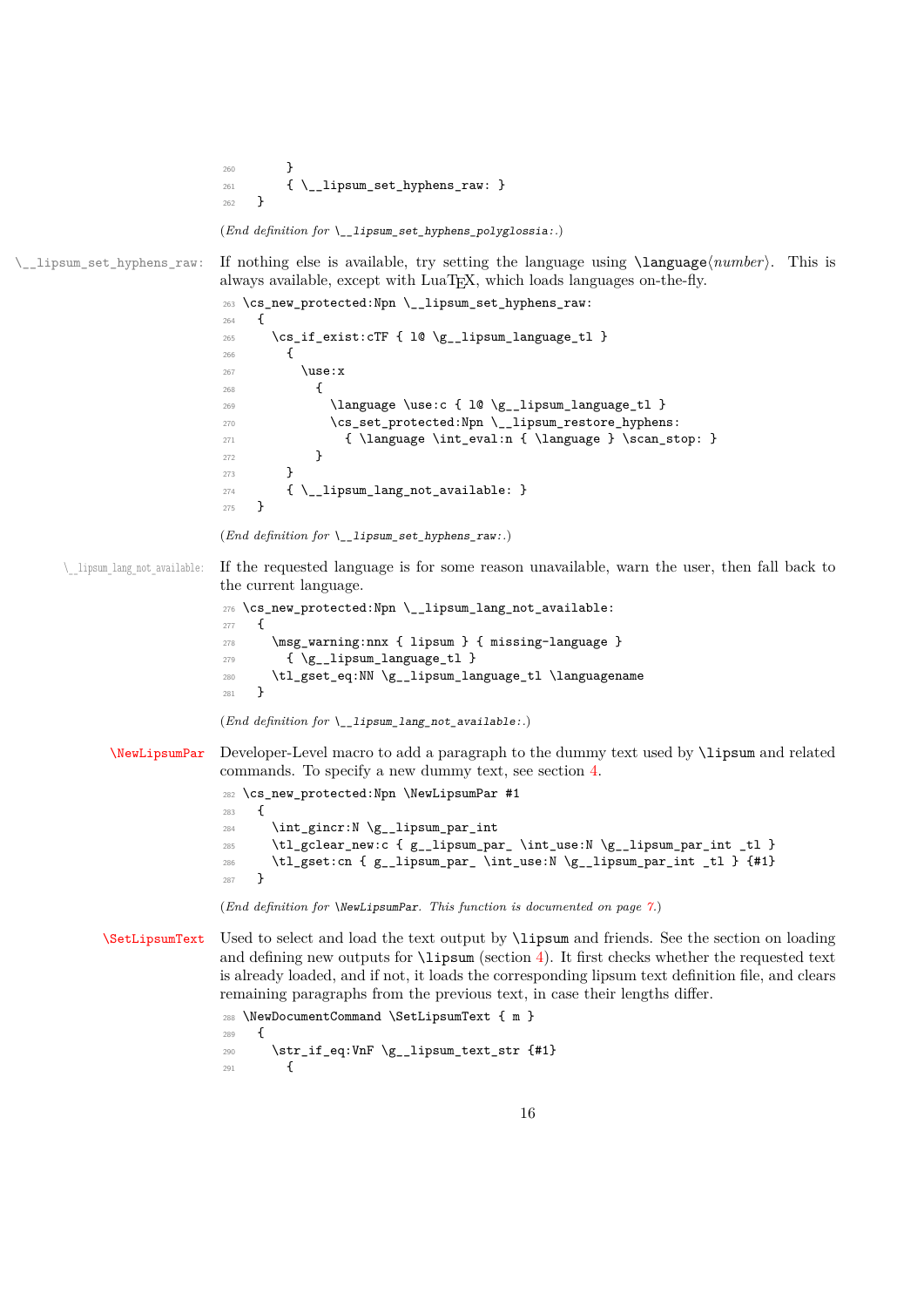```
292 \tl_gset:Nn \g__lipsum_language_tl { english }
293 \int_gzero:N \g__lipsum_par_int
294 \file_input:n { #1.ltd }
295 \str_gset:Nn \g__lipsum_text_str {#1}
296 }
297 }
```
(*End definition for* \SetLipsumText*. This function is documented on page [4.](#page-3-3)*)

[\SetLipsumLanguage](#page-6-4) This macro sets the language for hyphenation patterns of the dummy text. When a new lipsum text is read, this is reset.

```
298 \NewDocumentCommand \SetLipsumLanguage { m }
299 { \tl_gset:Nn \g__lipsum_language_tl {#1} }
```
(*End definition for* \SetLipsumLanguage*. This function is documented on page [7.](#page-6-4)*)

<sup>300</sup> \cs\_new\_protected:Npn \\_\_lipsum\_delim\_restore:nnn #1 #2 #3

#### **5.5 Package options and defaults**

These are some auxiliaries for the package options and for setting up the default behaviour.

```
\LipsumRestoreParList
 \LipsumRestoreSentenceList
          \LipsumRestoreAll
\__lipsum_delim_restore:nnn
\__lipsum_restore_par_list:
      \__lipsum_restore_sentence_list:
```
 $301 \frac{f}{f}$ 

```
302 \keys_set:nn { lipsum }
303 {
304 #1-before = , #1-begin = , #1-end = , #1-after = ,
305 #1-before* = , #1-begin* = , #1-end* = , #1-after* = ,
306 #1-sep = {#2}, #1-sep* = {#3}307 }
308 }
309 \cs_new_protected:Nn \__lipsum_restore_sentence_list:
310 \{ \ \setminus \_\_lipsum_delim_restore:nnn { sentence } { \sim } { \sim } }
311 \cs_new_eq:NN \_lipsum_restore_par_list: ?
312 \cs_new_protected:Npn \LipsumRestoreParList
313 {
314 \__lipsum_deprecated:n { LipsumRestoreParList }
315 \__lipsum_restore_par_list:<br>316 }
316 }
317 \cs_new_protected:Npn \LipsumRestoreSentenceList
318 {
319 \ lipsum deprecated:n { LipsumRestoreSentenceList }
320 \__lipsum_restore_sentence_list:
321 }
322 \cs_new_protected:Npn \LipsumRestoreAll
323 \frac{1}{2}324 \__lipsum_deprecated:n { LipsumRestoreAll }
325 \__lipsum_restore_par_list: \__lipsum_restore_sentence_list:
326 }
```
(*End definition for* \LipsumRestoreParList *and others.*)

[\setlipsum](#page-3-4) Here are the options available at load-time and to \setlipsum.

```
327 \NewDocumentCommand \setlipsum { +m }
328 { \keys_set:nn { lipsum } {#1} }
329 \keys_define:nn { lipsum }
330 {
```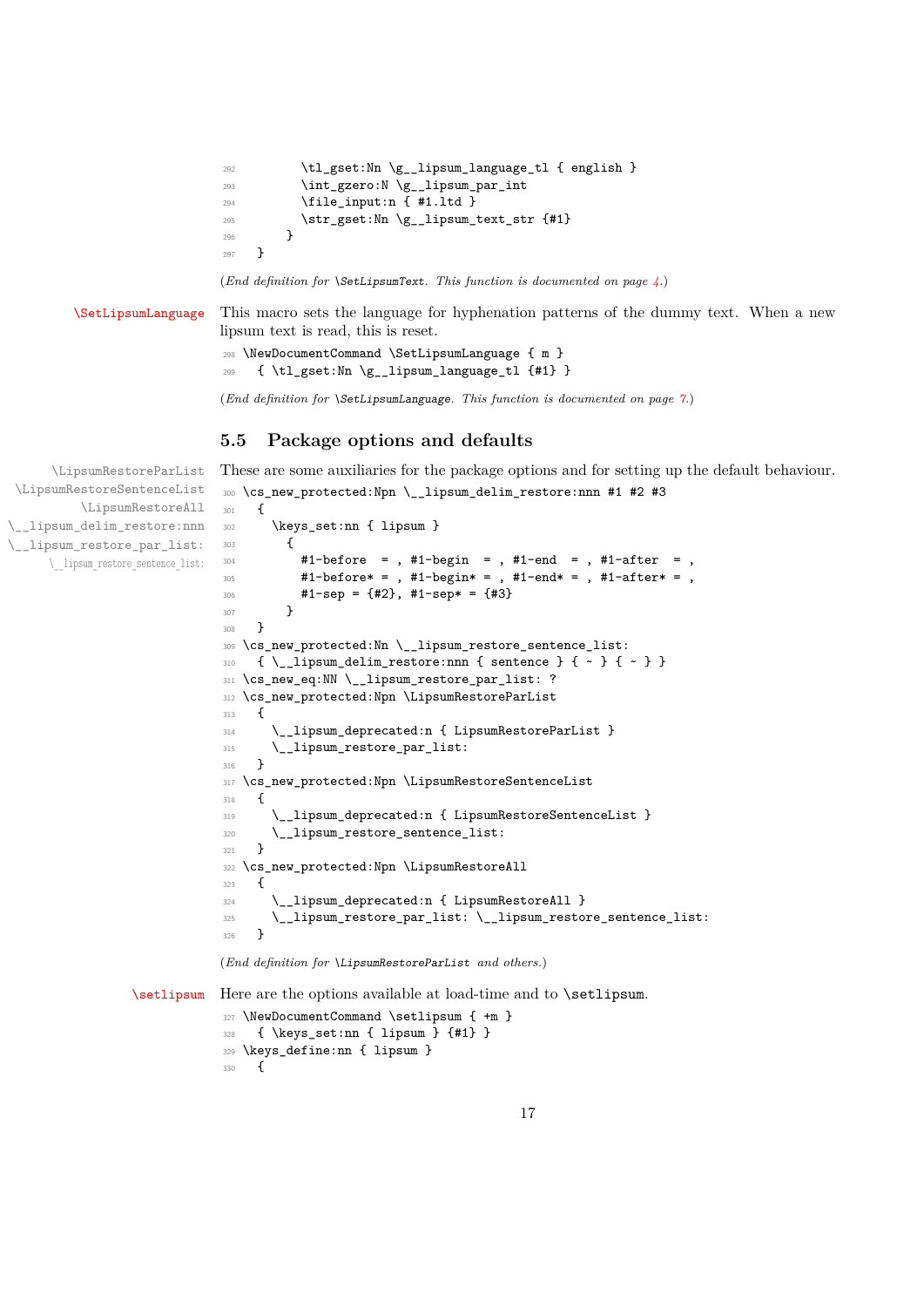nopar is implemented as a choice key instead of a boolean so we can update the separators using \\_\_lipsum\_delim\_restore:nnn. It's initially false, and the default is true so that \usepackage[nopar]{lipsum} works as it always did.

```
331 nopar .choice:
332 nopar / true .code:n =
333 {
334 \cs_gset_protected:Npn \__lipsum_restore_par_list:
335 \{\ \_ \lnot \ \_ \quad \text{delim\_restore:} \ \}336 } ,
337 nopar / false .code:n =
338 {
339 \cs_gset_protected:Nn \_lipsum_restore_par_list:
340 { \_lipsum_delim_restore:nnn { par } { \par } { ~ } }
341 },
342 nopar .initial:n = false ,
343 nopar .default:n = true ,
```
auto-lang sets  $\lceil \cdot \rceil$  lipsum\_autolang\_bool. It is initially true, changing the default behaviour from previous versions.

```
344 auto-lang .bool_set:N = \lceil \frac{1}{2} \rceil autolang_bool,
345 auto-lang .initial:n = true,
346 auto-lang .default:n = true ,
```
text just does \SetLipsumText. The initial value is not set here because this chunk of code is executed in expl3 syntax, then the textloads without spaces, so \setlipsum {text=lipsum} is used later.

```
347 text .code:n = \SetLipsumText{#1},
348 text .value_required:n = true ,
```
language sets the language to be used when typesetting.

349 language .tl\_gset: $N = \{g_-\}$ lipsum\_language\_tl,

```
350 language .value_required:n = true ,
```
default-range does \SetLipsumDefault, initially 1-7, as documented. It's default is also 1-7 so that the key has two meanings: \setlipsum{default-range=⟨*range*⟩} sets the range to the given value, while \setlipsum{default-range} sets the range to the "default default range". Pretty neat :)

```
351 default-range .code:n = \SetLipsumDefault{#1},
352 default-range .initial:n = 1-7,
353 default-range .default:n = 1-7 ,
354 }
```
This chunk defines the keys ⟨*thing*⟩-⟨*place*⟩[\*], where ⟨*thing*⟩ is par or sentence, ⟨*place*⟩ is before, begin, sep, end, and after, which totals 10 keys, and another 10 with the  $*$  in the name. Each sets a token list called  $\lceil \lceil \frac{1}{1} \rceil$  ( $\lceil \frac{1}{2} \rceil$ )  $\lceil \frac{1}{2} \rceil$  ( $\lceil \frac{1}{2} \rceil$ ) star\_tl.

```
355 \cs_set_protected:Npn \__lipsum_tmp:w #1 #2 #3
356 {
357 \keys_define:nn { lipsum }
358 {
359 \#1-before \#2 .tl_set:c = l__lipsum_\#1_start \qquad_#3star_tl ,
360 #1-begin #2 .tl_set:c = l__lipsum_#1_itemstart 43star_tl,
361 #1-sep #2 .tl_set:c = 1_lipsum_#1_itemseparator _#3star_tl ,
362 #1-end #2 .tl_set:c = 1__lipsum_#1_itemend _#3star_tl,
363 #1-after #2 .tl_set:c = 1__lipsum_#1_end 43star_tl ,
```